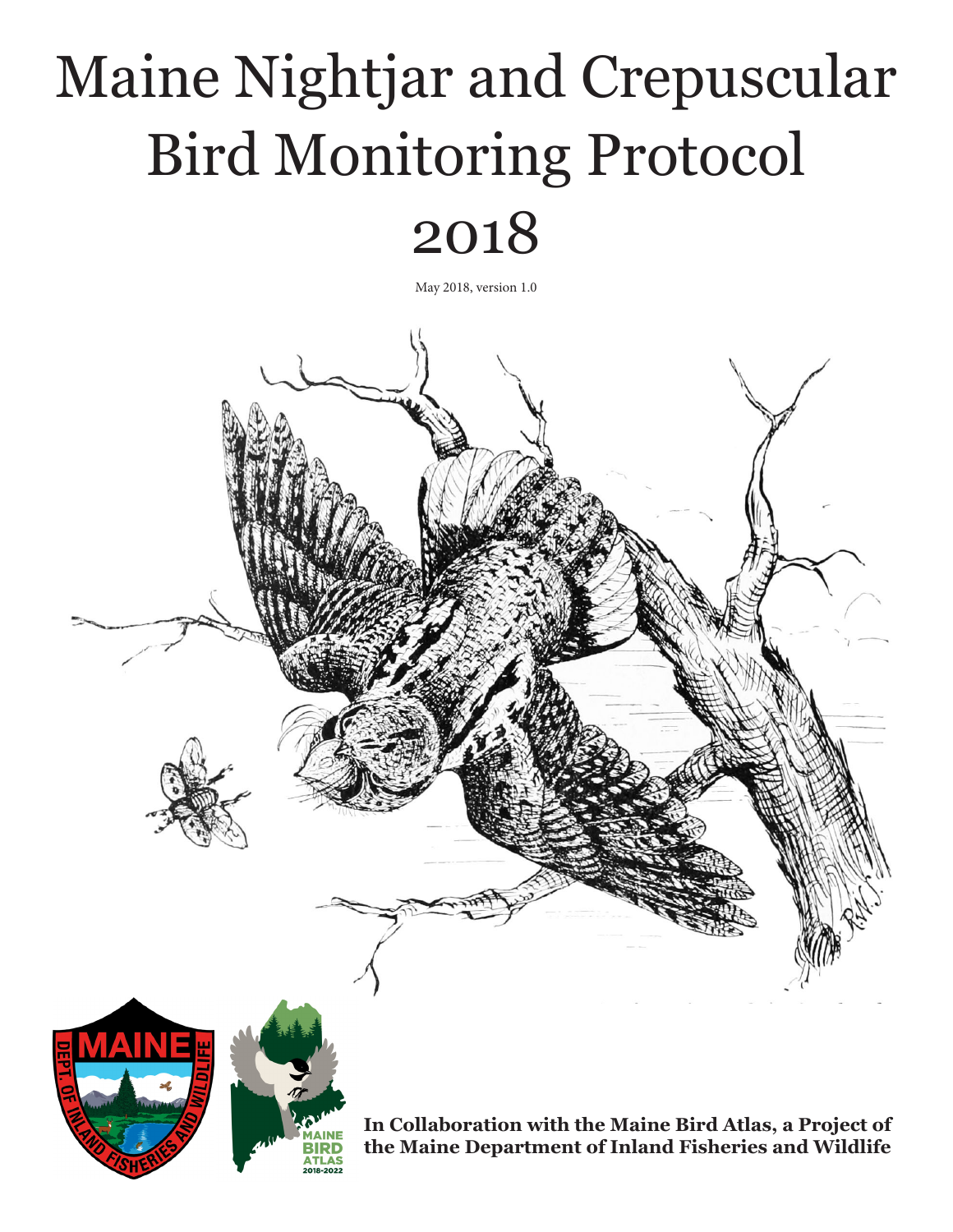

## **TABLE OF CONTENTS**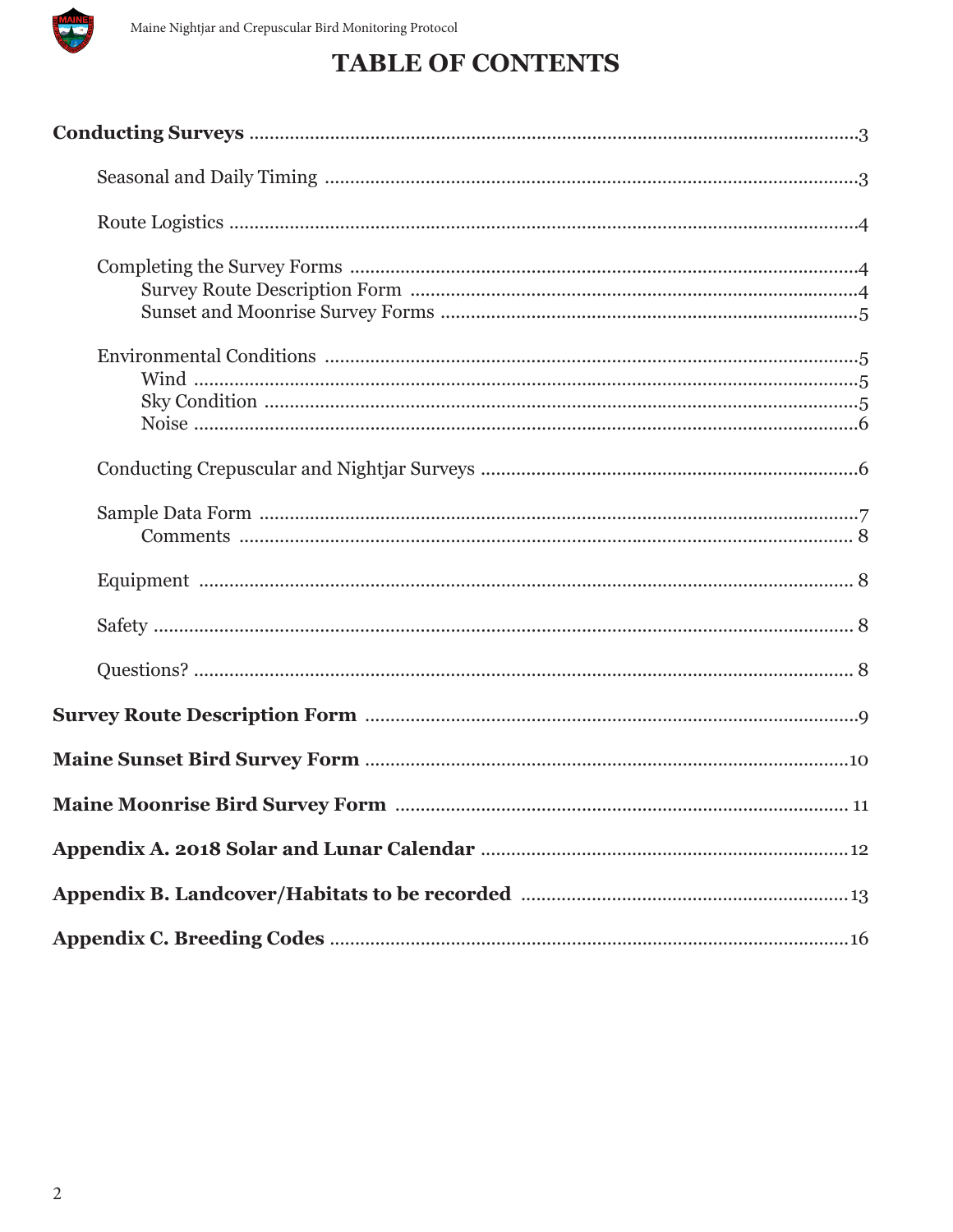

Thank you for agreeing to participate in the Maine Nightjar and Crepuscular Bird Monitoring Project. The primary focus of this survey is collect data on two species of nightjars in Maine: Eastern Whippoor-wills (Antrostomus vociferus) and Common Nighthawk (Chordeiles minor). These difficult to study species are thought to have declined severely in the past 50 years. The purpose of the survey is to collect information on the abundance and distribution of these species in Maine. In addition, we are asking volunteers to collect data on owls as well as other nocturnal and crepuscular bird species. These data will be used to track changes in distribution and to identify areas where these species may still be relatively abundant, to guide land protection efforts, habitat management, and future research and monitoring efforts.

This two-part survey will rely on volunteers to conduct standardized surveys along roadside survey routes during specific conditions. The only experience necessary is a familiarity with each species' characteristic songs (http://www.maine.gov/ifw/fish-wildlife/maine-bird-atlas/resources-materials. html). It will also be helpful to be familiar with non-vocal sounds such as the "booming" display of the Common Nighthawk. Volunteers are asked to conduct a single sunset survey and a moonrise survey between May 21 and June 6 along pre-established routes. For routes where Eastern Whip-poor-wills were detected during the first survey, we are asking volunteers to conduct a second moonrise survey between June 20 and July 6. Please read carefully and follow the instructions. Compliance with these instructions will ensure standardized data collection and a successful survey.

#### **Conducting Surveys**

#### **Seasonal and Daily Timing:**

Surveying nightjars is particularly challenging because they are known to be more vocal during the period around a full moon, and relatively quiet when the moon is poorly illuminated or below the horizon. For this reason, surveys are restricted as indicated below. In addition to only conducting surveys during the acceptable period, it is also important to **delay your moonrise survey (if needed) to allow the moon to rise above the horizon or to not be obscured by clouds**. This is most applicable during the waning moon (i.e., after the full moon), during which the moon rises progressively later each night. Eastern Whip-poor-will calling activity also declines during the course of the season, and is also reduced during cloudy conditions, except for brief periods immediately after sunset or before sunrise. Picking a date and time for your survey will thus depend on several factors, including your location in Maine (Table 1), the lunar cycle in a given year (Table 2), and local weather conditions. **All routes must be run during the 1st lunar cycle (May 21 to June 6)**. Begin each sunset survey 45 minutes prior to sunset. Begin each moonrise survey at least 15 minutes after sunset and end no later than 15 minutes before sunrise. In most instances, the moonrise survey can immediately follow the sunset survey as long as there are suitable lunar and sky conditions. If conditions do not allow for running the nightjar survey on the same evening as the sunset survey, run the moonrise portion of the survey on the next possible evening.

Table 1. Latitudinal variation in spring arrival dates of the Eastern Whip-poor-will in Maine. Based on average arrival date, a survey period is defined based on a two-week delay until breeding and a sixweek nesting period.

| <b>Nightjar</b><br><b>Arrival date</b> | <b>Locations</b>                  | <b>Start of</b> | <b>End of</b><br>survey period   survey period |
|----------------------------------------|-----------------------------------|-----------------|------------------------------------------------|
| $M$ ay 1                               | Southern Maine (south of Augusta) | $M$ ay 21       | June 30                                        |
| May 10                                 | Northern Maine (north of Augusta) | $M$ ay 25       | July 6                                         |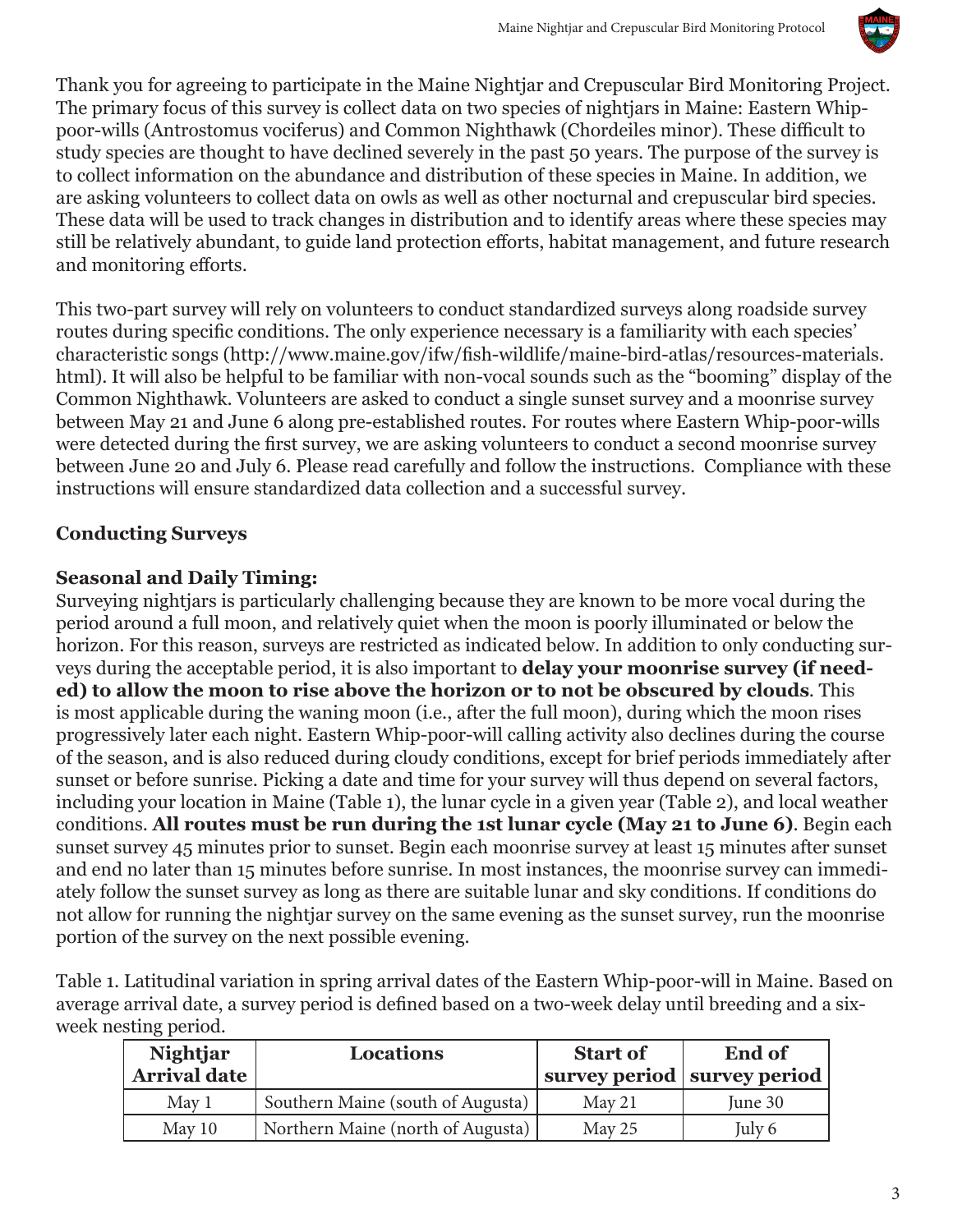

Table 2. Acceptable survey windows based on lunar phase for 2018. In this table, the full moon occurs on the last day of the waxing moon. Please compare this table with your location from Table 1 to determine the appropriate dates for conducting your survey.

| Lunar phase   | 1st cycle     | 2rd cycle      |
|---------------|---------------|----------------|
| Waxing moon   | May 21-29     | June 20-28     |
| Waning moon ' | May 30-June 6 | June 29-July 6 |

If a nightjar is detected along a route during the first lunar cycle (May 21 – June 6), the route will need to be re-run during the 2nd lunar cycle (June 20 – July 6) to document the level of confidence that nightjars are breeding along the route. Sunset surveys do not need to be re-run during the 2nd cycle. **If you are unable to re-run your moonrise survey(s) during the 2nd lunar cycle, contact the Logan Parker (logan@hereinthewild.com)**.

Note that the moon rises later each evening during these survey periods, and that by the end of the period a pre-dawn survey would be required. In such cases be sure to leave roughly 1.5 hours to complete the survey so that it ends before sunrise. It is CRITICAL that surveys are conducted during appropriate lunar conditions, irrespective of the date within the survey period. A table detailing sunrise, sunset, moonrise, and moonset can be found in the appendix (Appendix A).

Please reference the environmental conditions (wind, sky condition, and noise) sections below to determine when conditions are suitable for a survey.

#### **Route Logistics:**

Each route is to be surveyed twice during the first lunar cycle: one at dusk to survey crepuscular species and once after the moonrise to survey for Eastern Whip-poor-will and other night-calling bird species. The sunset survey should be timed to run approximately 45 minutes before to 45 minutes after sunset. The starting point for all surveys is stop number 1. All other stops are spaced approximately 1 mile apart along the route as indicated on your map (follow the UTM coordinates provided for each point). If the one-mile mark places you in a location that is not conducive to survey (no place to pull off, excessive highway noise, barking dogs, directly in front of home, otherwise unsafe location), you may continue on for up to 1.2 miles (note this in the comment section and record the UTM location where you conducted your survey). Be sure to continue to the exact UTM coordinate for the next point. Please be sure to follow any instructions that accompany the provided map in such cases.

#### **Completing the Survey Forms:**

There are three survey forms that will need to be completed during the first run of the route (during the 1st lunar cycle): the Sunset Survey Form, the Moonrise Survey Form, and the Survey Route Description form. The instructions below outline the tables found on the survey forms. Please report data as accurately and completely as possible. You may want to conduct a test run on a date prior to your scheduled surveys so as to become familiar with the census techniques and the form. All three forms can be found following these instructions.

Survey Route Description Form: This form is used to gather data about habitat conditions along your survey route. It should be completed prior to your survey efforts at a time when habitat conditions are easily discernable. At each point, provide a general description of the point (visible within 100 meters), a count of the number of houses or other buildings, and the top 3 most dominant habitat types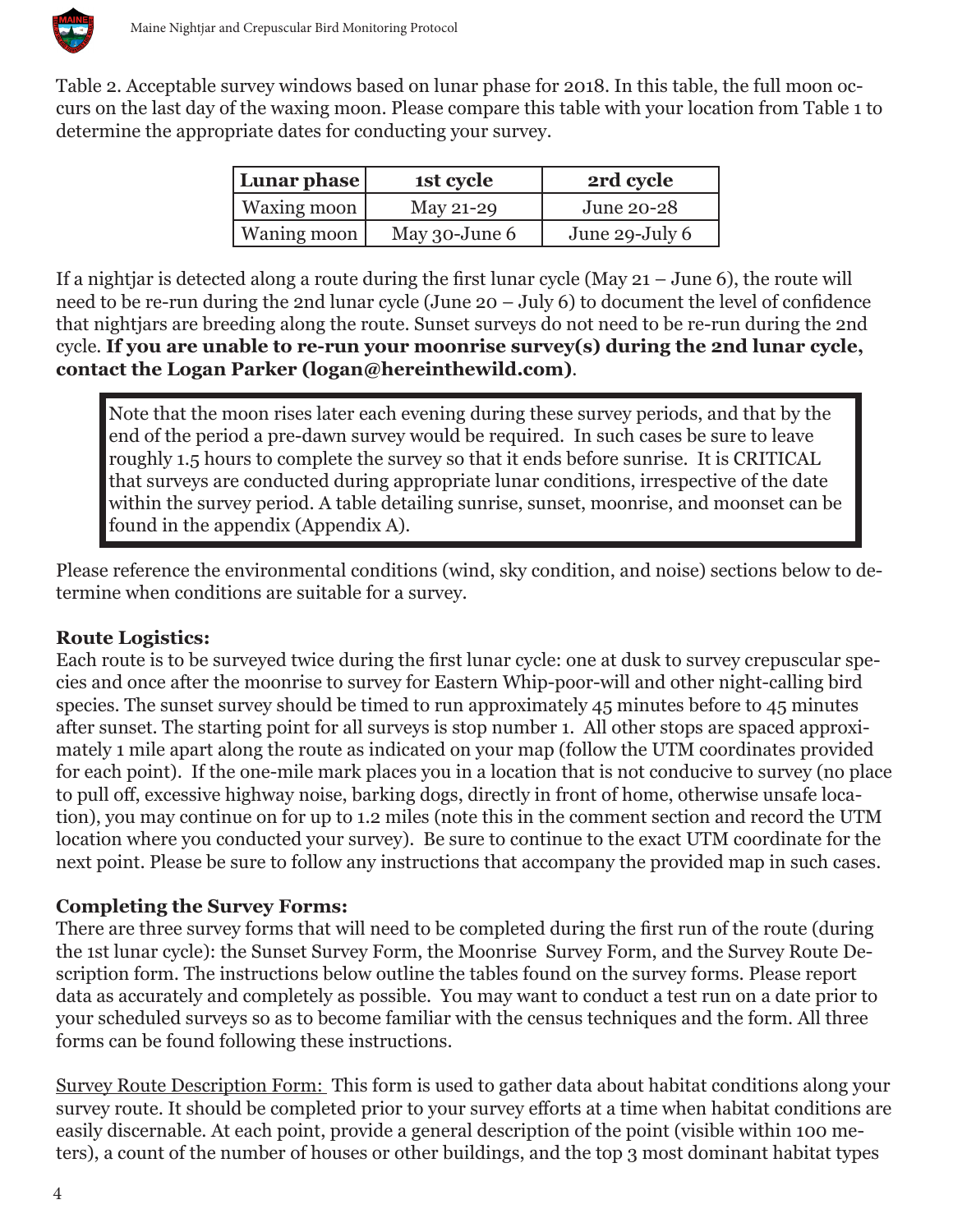

at the point. Habitat codes are listed at the bottom of the Survey Route Description Form. A more thorough explanation of habitat types can be found in the appendix (Appendix B).

Sunset and Moonrise Survey Forms: Both of these forms have the same format and use the same wind, sky condition, and noise data detailed in the tables below. Observation data should be entered on the survey form during their respective survey, however, environmental conditions should be noted at the point **before** commencing with your observations. Do not wait to enter your observation data until after the survey effort to avoid potential errors of omission.

**Route Name:** This should be on the map you receive from your coordinator.

**Observer:** Record your name here.

**Date:** Indicate the date of the survey.

**Time Start:** Indicate the time at which you begin listening at stop 1.

**Time End:** Indicate the time at which you stop listening at stop 10.

#### **Environmental Conditions:**

For each point we are asking that you give an indication of the following environmental conditions. Use only the code systems detailed below. It is important to conduct surveys only under appropriate environmental conditions to ensure birds can be detected. Sunset surveys **cannot** be conducted when wind is a 3 or higher on the Beaufort Scale and during drizzle, rain, or snow. Moonrise surveys **cannot** be conducted when wind is a 3 or higher on the Beaufort Scale and during drizzle, rain, snow, or any conditions (such as clouds or fog) which would obscure the moon for more than 3 stops.

Wind: Record the rough wind speed at each stop using the Beaufort codes below. Do not begin a survey if wind is a 3 or above on the Beaufort Scale. If wind intensifies during the survey, and winds of a Gentle Breeze (3) or above persist for more than three stops, end the survey and attempt it again under better conditions.

| <b>Beaufort Number</b> | <b>Wind Speed</b> | <b>Description</b>        | <b>Description</b>                                                                       |
|------------------------|-------------------|---------------------------|------------------------------------------------------------------------------------------|
| $\Omega$               | < 0               | Calm                      | Smoke rises vertically                                                                   |
|                        | $1-3$             | Light Air                 | Wind motion visible in smoke                                                             |
| $\overline{2}$         | $4 - 7$           | Light Breeze              | Wind felt on exposed skin; leaves rustle                                                 |
| 3                      | $8 - 12$          | <b>Gentle Breeze</b>      | Leaves and smaller twigs in constant mo-<br>tion; light flags extended $-$ do not survey |
| 4                      | $13 - 18$         | Moderate<br><b>Breeze</b> | Dust and loose paper raised; small branch-<br>es begin to move $-$ do not survey         |
| 5                      | $19 - 24$         | Fresh Breeze              | Branches of moderate size move; small<br>trees begin to sway - do not survey             |

Sky Condition: Record the sky condition at each stop using the codes below. Do not begin a moonrise survey if the sky is completely overcast. Do not conduct a sunset or moonrise survey if there is heavy fog or there is persistent snow, rain, or drizzle. If cloud cover intensifies during the moonrise survey, and the moon is fully obscured for more than three stops, end the survey and attempt it again under better conditions.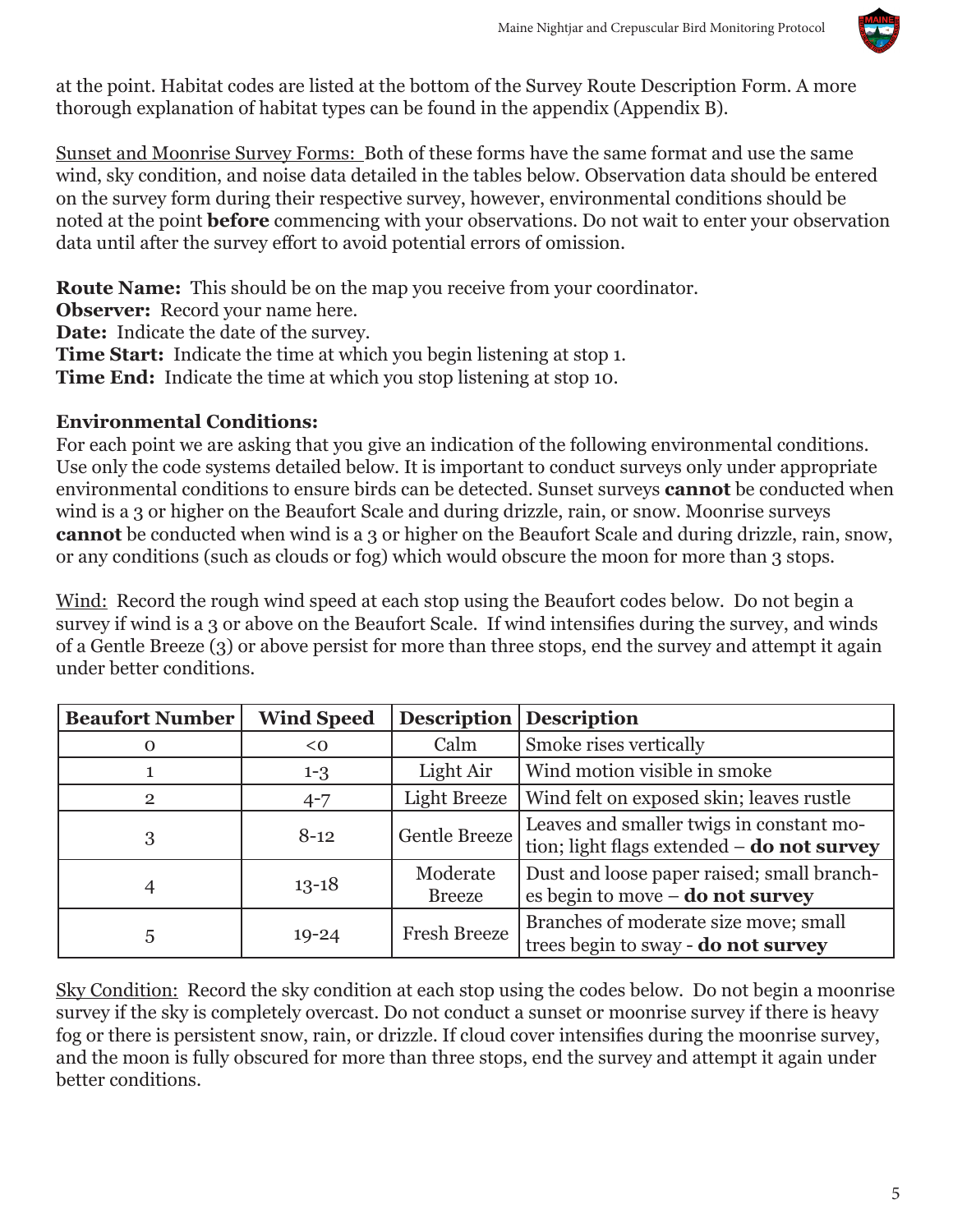

| Code           | <b>Sky Condition</b> |                                        |
|----------------|----------------------|----------------------------------------|
| $\Omega$       | Clear                | Conduct survey                         |
|                | Partly Cloudy        | Conduct survey only if moon is visible |
| $\overline{2}$ | Cloudy               | Conduct survey only if moon is visible |
| 3              | Fog                  | Conduct survey only if moon is visible |
|                | <b>Drizzle</b>       | Do not conduct survey                  |
|                | Snow                 | Do not conduct survey                  |
|                | <b>Rain Showers</b>  | Do not conduct survey                  |

Noise: Assign a noise code to each stop. Noise codes are a measure of the effect of noise on your ability to hear vocalizing birds. Although we have provided examples of noises for each code, these are meant only as general guidelines.

| Code           | <b>Description</b>                                                                                                                                                                                     |
|----------------|--------------------------------------------------------------------------------------------------------------------------------------------------------------------------------------------------------|
| $\mathbf{O}$   | There is no appreciable effect on your ability to hear birds.                                                                                                                                          |
|                | Noise slightly affects your ability to hear birds (e.g. distant traffic, dog barking, 1-2<br>car passing during survey period).                                                                        |
| $\overline{2}$ | Noise moderately affects your ability to hear birds (e.g. nearby traffic, 3-6 cars<br>passing during survey period, airplane flying overhead).                                                         |
| 3              | Noise seriously affects your ability to hear birds (e.g. continuous traffic nearby,<br>construction noise, loud spring peeper chorus, more than 6 cars passing during the<br>time spent at one point). |

Cars: Record the number of cars that pass by during each of the entire count periods as a rough index of traffic noise.

#### **Conducting Crepuscular and Nightjar Surveys:**

While a single observer can conduct these surveys on their own, volunteers are welcome to bring a partner to assist with the survey efforts. **Only one volunteer should count and record the birds detected.** The other partner can act as the designated timekeeper and can announce the start of the survey and the break between the one-minute periods.

At each point, each observer will spend **six minutes** listening for nightjars and other vocalizing birds, with each bird's detections tracked across one-minute periods. What this means in practice is that you will have a single line on the survey form for each individual bird detected (see example on the following page) and you will mark whether you detect it in each of the six one-minute periods. Additionally, we are asking that volunteers report the highest level of breeding behavior observed. Given that much of the survey effort will be completed near or after sunset, birds will likely be more often heard than seen. Consequently, "Singing Male" will often be the highest level detected. A more detailed explanation of breeding codes can be found in the appendix (Appendix C). Birds will sometimes move during the count, and you will need to use your best judgment when deciding if a "new" detection is actually an additional bird or simply an already-counted bird that has moved its location. Listening and recording data should be done from a safe, stationary point outside the car. **Do not** use whistling, playbacks, or any other method of coaxing birds to vocalize or move. Record birds detected during only the six-minute sample period, although you may record birds detected outside of this period in the "Comments" section of the form. Record birds as you hear them, rather than waiting for the sample period to be over, so as to avoid errors of omission.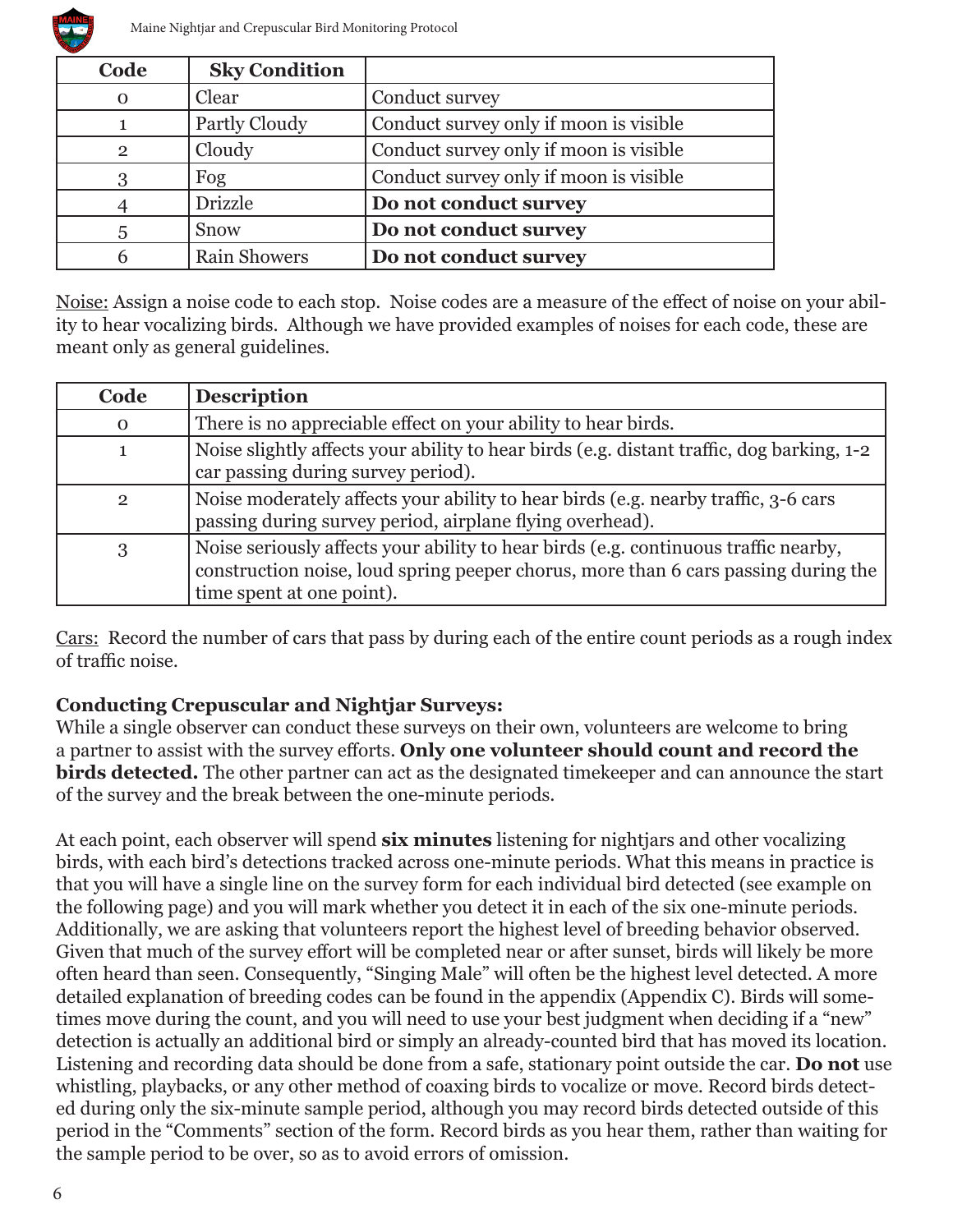Use the following abbreviations for each species on the data form:

| Nightjars:                                  | Owls:                                        |
|---------------------------------------------|----------------------------------------------|
| $EWPW = Eastern Whip-poor-will$             | EASO = Eastern Screech Owl                   |
| $CWWI = Chuck-will's-widow$                 | GHOW = Great Horned Owl                      |
| $CONI = Common Nighthawk$                   | $BADO = Barred$ Owl                          |
|                                             | $LEOW = Long\text{-}eared\ Qwl$              |
|                                             | SEOW = Short-eared Owl                       |
|                                             | $NSWO = Northern Saw-whiteOW$                |
| <b>Other Nocturnal/Crepuscular species:</b> |                                              |
| $COLO = Common$ Loon                        | $CMSW = Chimney Swift$                       |
| <b>BCNH</b> = Black-crowned Night-heron     | $VEER = Veery$                               |
| YCNH = Yellow-crowned Night-heron           | $SWTH = Swainson's Thrush$                   |
| YERA = Yellow Rail                          | $HETH = Hermit Thrush$                       |
| AMWO = American Woodcock                    | $WOTH = Wood Thrush$                         |
| $WISN = Wilson's Snipe$                     | $AMRO = American Robin$                      |
|                                             | $NOMO = \text{Northern} \text{ Mockingbird}$ |

If a bird that is not listed above is observed, write out the species name. Abbreviations are acceptable so long as they are easily recognized (i.e. "tree swal" for Tree Swallow). If no birds are detected on a point, enter the point number as usual, followed by "NONE" instead of a species code, and leave the columns for each time period blank (or draw a line through them). Doing so will reduce the possibility of becoming confused during a survey and forgetting which point you are on.

| <b>Survey</b>  |             |              |              | <b>Survey Minute</b> |              |                         |              |               |           | <b>Breeding</b> |
|----------------|-------------|--------------|--------------|----------------------|--------------|-------------------------|--------------|---------------|-----------|-----------------|
| Point #        | Species     | 1            | $\mathbf{2}$ | 3                    | 4            | $\overline{\mathbf{5}}$ | 6            | <b>Moved?</b> | Dir.      | Code            |
| 1              | <b>EWPW</b> | $\mathbf{1}$ | 1            | 1                    | 1            | 1                       | 1            |               | <b>NE</b> | S               |
| 1              | <b>EWPW</b> | $\mathbf{O}$ | $\Omega$     | 1                    | 1            | 1                       | $\mathbf{0}$ |               | S         | S               |
| $\overline{2}$ | <b>NONE</b> |              |              |                      |              |                         |              |               |           |                 |
| 3              | <b>EWPW</b> | $\mathbf{1}$ | 1            | 1                    | $\Omega$     | $\Omega$                | $\Omega$     |               | W         | S               |
| 3              | <b>EWPW</b> | $\Omega$     | $\Omega$     | $\Omega$             | $\mathbf 1$  | $\mathbf{1}$            | 1            | X             | <b>SW</b> | S               |
| 3              | <b>CONI</b> | $\mathbf{O}$ | $\mathbf{0}$ | $\mathbf{O}$         | $\mathbf{0}$ | 1                       | $\mathbf{0}$ |               | <b>SE</b> | $\mathbf C$     |
| 3              | <b>EWPW</b> | $\mathbf{O}$ | $\mathbf{0}$ | $\mathbf{O}$         | $\mathbf{0}$ | 1                       | 1            |               | N         | S               |
| 4              | <b>BADO</b> | $\mathbf{1}$ | 1            | 1                    | $\Omega$     | $\Omega$                | $\mathbf{0}$ |               | E         | S               |
| 4              | <b>EWPW</b> | $\mathbf{O}$ | $\Omega$     | $\mathbf{O}$         | 1            | $\mathbf{1}$            | 1            |               | <b>SE</b> | S               |
| 5              | Etc.        |              |              |                      |              |                         |              |               |           |                 |

#### **Sample Data Form:**

In this form a "0" indicates that a given individual was NOT detected, while a "1" indicates it was. For example, at Point 1 an Eastern Whip-poor-will was heard in the first one-minute period and every period thereafter. A second Eastern Whip-poor-will was first detected in the third period and heard in the following two periods before becoming silent. No nightjars were heard at Point 2. At Point 3 an Eastern Whip-poor-will was heard during the first three periods, changed location, and continued to sing from that new location. A different Eastern Whip-poor-will was first detected in Period 4 and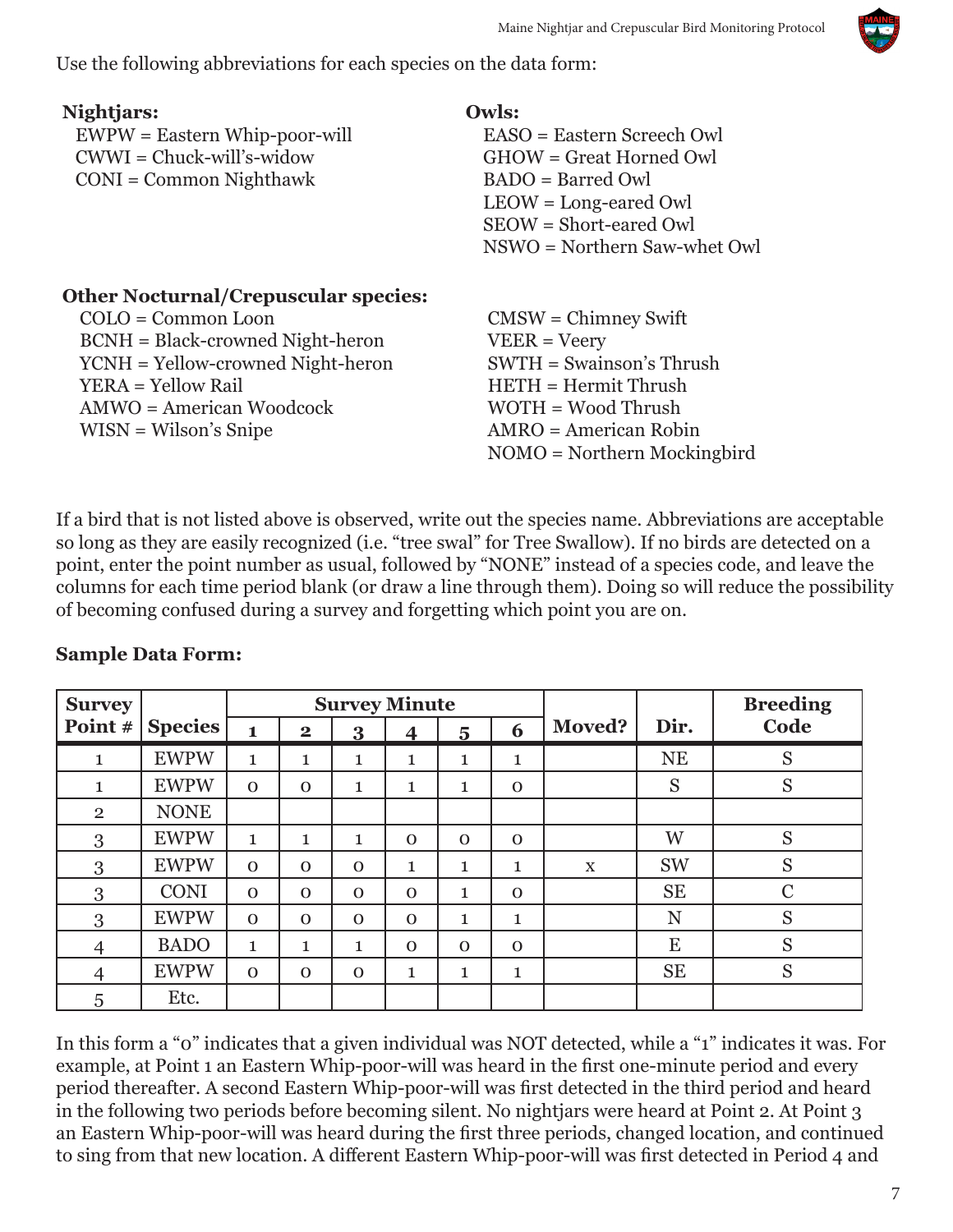

heard again in Periods 5 and 6. Because it did not overlap with the first bird, there is a possibility that they are the same bird and that it moved between Periods 3 and 4. Some clues that might suggest this are if calling ended early in Period 3 and started late in Period 4, but there is no hard and fast rule. Use your best judgment and be conservative about adding new individuals. Also at Point 3, both a Common Nighthawk and an Eastern Whip-poor-will were detected in Period 5, with the latter continuing into Period 6. The fact that this bird overlapped with the second Eastern Whip-poor-will is clear evidence that there are at least two of Eastern Whip-poor-wills at this point. At Point 4, a Barred Owl was heard in Periods 1-3 and an Eastern Whip-poor-will in Periods 4-6. This process would continue through Points 5-10.

Comments: Use this field to provide any additional information not included in the table. Examples of such data include:

- other nocturnal species detected outside the observation period.
- details on noise factors that might impede your ability to detect birds (use only if you used Noise Code 3 on a given point).
- any other information you wish to convey.
- if you need extra space, please feel free to write on the back of the forms.

#### **Equipment:**

- Data sheets and clipboard
- Survey protocol
- Route map and coordinates
- Flashlight and/or headlamp
- Stopwatch/timer
- Pens/pencils
- GPS
- Insect repellent

#### **Safety:**

Your safety comes first. Please ensure that you are conscious of your safety when conducting a survey. Please take the follow points into consideration:

- Consider conducting surveys in a team of two.
- If surveying alone, make sure someone knows where your survey route is and what time you will return.
- Park your vehicle well off the road during survey stops.
- Leave parking lights on throughout the duration of a count.
- Wear a reflective vest and/or use a headlamp so that other drivers are aware of your location.
- Conduct the survey near the road to avoid trespassing on private property.
- Check your clothing and skin for ticks when you get home to prevent the transmission of Lyme disease and other tick-borne illnesses.

#### **Questions?**

Please contact Special Species and Habitat Technician, Logan Parker, for assistance. logan@hereinthewild.com - (207) 313-9101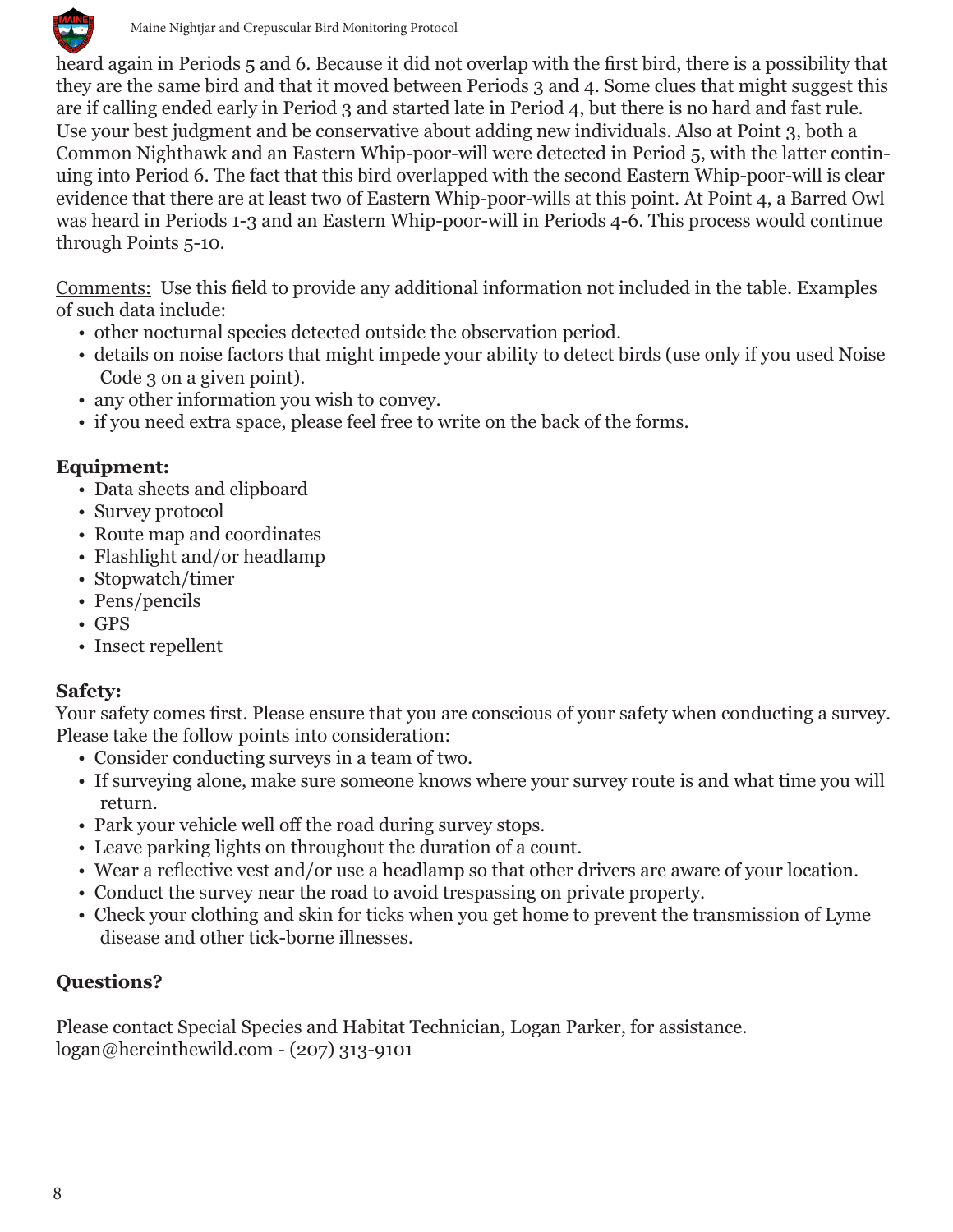#### **Survey Route Description Form**

#### **Route Name:** Year: **Year: Year: Year: Year: Year: Year: Year: Year: Year: Year: Year: Year: Year: Year: Year: Year: Year: Year: Year: Year: Year: Year: Year: Year: Year: Y**

This form has three purposes:

- Record specific information on the observer assigned to a specific nightjar route
- Provide a space where observers can record details about each point location during a non-survey visit to the route. These will have been provided to you if the route has been conducted and described previously.
- Allow for recording of habitat information at each stop along a route.

#### **Part 1: Observer Information**

|                      | Observer #1 |
|----------------------|-------------|
| Name                 |             |
| Address              |             |
| City, State, Zip     |             |
| <b>Phone Number</b>  |             |
| <b>Email Address</b> |             |

#### **Parts 2 and 3: Route Information**

| Point          | <b>Location Description</b><br>(visible within 100 meters of point) | # build-<br>ings<br>visible | Dominant 3 hab-<br>itats<br>(see below) |
|----------------|---------------------------------------------------------------------|-----------------------------|-----------------------------------------|
| $\mathbf{1}$   |                                                                     |                             |                                         |
|                |                                                                     |                             |                                         |
| $\overline{2}$ |                                                                     |                             |                                         |
| 3              |                                                                     |                             |                                         |
| $\overline{4}$ |                                                                     |                             |                                         |
| $\overline{5}$ |                                                                     |                             |                                         |
| 6              |                                                                     |                             |                                         |
| 7              |                                                                     |                             |                                         |
| 8              |                                                                     |                             |                                         |
| 9              |                                                                     |                             |                                         |
| 10             |                                                                     |                             |                                         |

# **Habitat Codes:**

- 
- 
- 
- D. Upland Forest Deciduous I. Wetland Non-forested
- E. Upland Forest Evergreen J. Bare Land
- 
- B. Cultivated Land G. Upland Scrub/shrub
- C. Grassland/low herbs H. Wetland Forested
	-
	-
- F. Upland Forest Mixed K. Open Water<br>G. Upland Scrub/shrub L. Alpine/subalpine
	-

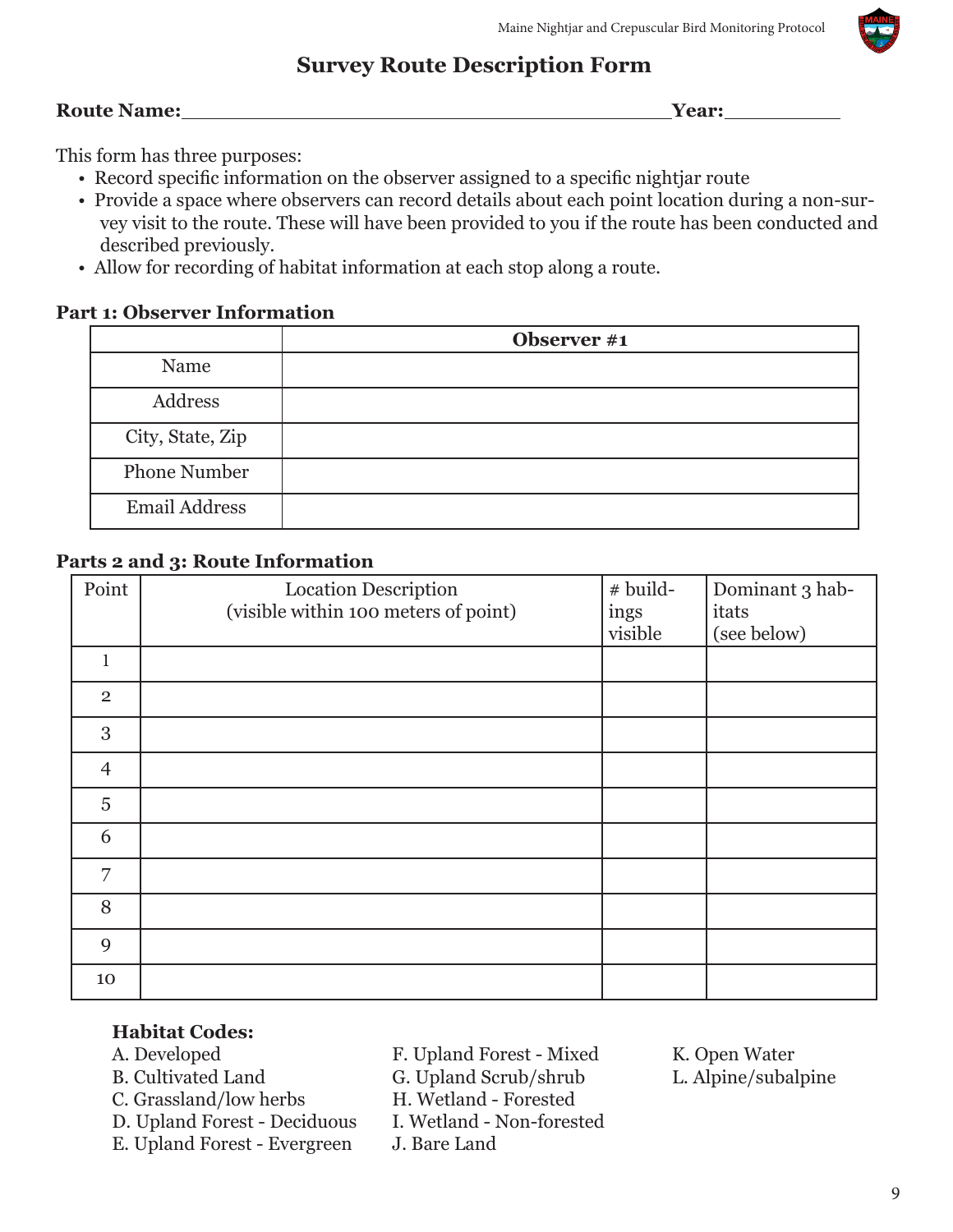| Route Name:           |              |                | Maine Sunset Bird Survey Form |                      |   |     |               |           |                              |           |                         |            | Wind Codes<br>0 Calm (<1 mph)<br>1 Light air (1-3 mph)<br>2 Light breeze (4-7 mph)<br>3 Gentle breeze (8-13 mph)                                                                                                                                |                |            |               | Clear<br>Partly Cloudy<br>$Sky$ Codes<br>0 Clear |   |           | $ \sim$ $\sim$                                                                      | Noise Codes<br>0 None<br>Slight<br>Medium |                                                       |
|-----------------------|--------------|----------------|-------------------------------|----------------------|---|-----|---------------|-----------|------------------------------|-----------|-------------------------|------------|-------------------------------------------------------------------------------------------------------------------------------------------------------------------------------------------------------------------------------------------------|----------------|------------|---------------|--------------------------------------------------|---|-----------|-------------------------------------------------------------------------------------|-------------------------------------------|-------------------------------------------------------|
| Observer:             |              |                |                               |                      |   |     |               |           |                              |           |                         |            | Moderate breeze (13-18 mph)<br>1 Light air $(1-\frac{3}{2}$ mph)<br>2 Light breeze $(4-\overline{7}$ mph)<br>3 Gentle breeze $(8\cdot 13$ mp<br>4 Moderate breeze $(13\cdot 18$<br>5 Fresh breeze $(19\cdot 24$ mp<br>5 Wastained 5, end survey |                |            | $\frac{1}{2}$ | Cloudy<br>Fog<br>Drizzle                         |   |           |                                                                                     | Excessive                                 |                                                       |
| Date:                 |              |                |                               |                      |   |     |               |           |                              |           |                         |            | Fresh breeze (19-24 mph)                                                                                                                                                                                                                        |                |            |               | Rain showers<br>Snow                             |   |           |                                                                                     |                                           |                                                       |
| Start Time:           |              |                |                               |                      |   |     |               | End Time: |                              |           |                         | Survey     |                                                                                                                                                                                                                                                 |                |            |               | <b>Survey Minute</b>                             |   |           |                                                                                     |                                           |                                                       |
|                       | Weather Data |                |                               |                      |   |     | Survey Point# |           |                              |           |                         | Point<br># | <b>Species</b>                                                                                                                                                                                                                                  | $\blacksquare$ | N          | 3             | 4                                                | S | $\bullet$ | Moved?                                                                              | Dir.                                      | <b>Breeding</b><br>Code                               |
|                       | At Points    | $\blacksquare$ | $\mathbf{z}$                  | $\epsilon$           | 4 | LO. | $\bullet$     |           | $\infty$<br>$\triangleright$ | $\bullet$ | $\overline{10}$         |            |                                                                                                                                                                                                                                                 |                |            |               |                                                  |   |           |                                                                                     |                                           |                                                       |
|                       | Wind         |                |                               |                      |   |     |               |           |                              |           |                         |            |                                                                                                                                                                                                                                                 |                |            |               |                                                  |   |           |                                                                                     |                                           |                                                       |
|                       | $\rm Sky$    |                |                               |                      |   |     |               |           |                              |           |                         |            |                                                                                                                                                                                                                                                 |                |            |               |                                                  |   |           |                                                                                     |                                           |                                                       |
|                       | Noise        |                |                               |                      |   |     |               |           |                              |           |                         |            |                                                                                                                                                                                                                                                 |                |            |               |                                                  |   |           |                                                                                     |                                           |                                                       |
|                       | Cars         |                |                               |                      |   |     |               |           |                              |           |                         |            |                                                                                                                                                                                                                                                 |                |            |               |                                                  |   |           |                                                                                     |                                           |                                                       |
|                       |              |                |                               |                      |   |     |               |           |                              |           |                         |            |                                                                                                                                                                                                                                                 |                |            |               |                                                  |   |           |                                                                                     |                                           |                                                       |
| Survey                |              |                |                               | <b>Survey Minute</b> |   |     |               |           |                              |           |                         |            |                                                                                                                                                                                                                                                 |                |            |               |                                                  |   |           |                                                                                     |                                           |                                                       |
| Point<br>$\pmb{\ast}$ | Species      | $\blacksquare$ | $\mathbf{N}$                  | S                    | 4 |     | r.            | $\bullet$ | Moved?                       | Dir.      | <b>Breeding</b><br>Code |            |                                                                                                                                                                                                                                                 |                |            |               |                                                  |   |           |                                                                                     |                                           |                                                       |
|                       |              |                |                               |                      |   |     |               |           |                              |           |                         |            |                                                                                                                                                                                                                                                 |                |            |               |                                                  |   |           |                                                                                     |                                           |                                                       |
|                       |              |                |                               |                      |   |     |               |           |                              |           |                         |            |                                                                                                                                                                                                                                                 |                |            |               |                                                  |   |           |                                                                                     |                                           |                                                       |
|                       |              |                |                               |                      |   |     |               |           |                              |           |                         |            |                                                                                                                                                                                                                                                 |                |            |               |                                                  |   |           |                                                                                     |                                           |                                                       |
|                       |              |                |                               |                      |   |     |               |           |                              |           |                         |            |                                                                                                                                                                                                                                                 |                |            |               |                                                  |   |           |                                                                                     |                                           |                                                       |
|                       |              |                |                               |                      |   |     |               |           |                              |           |                         |            |                                                                                                                                                                                                                                                 |                |            |               |                                                  |   |           |                                                                                     |                                           |                                                       |
|                       |              |                |                               |                      |   |     |               |           |                              |           |                         |            |                                                                                                                                                                                                                                                 |                |            |               |                                                  |   |           |                                                                                     |                                           |                                                       |
|                       |              |                |                               |                      |   |     |               |           |                              |           |                         |            |                                                                                                                                                                                                                                                 |                |            |               |                                                  |   |           |                                                                                     |                                           |                                                       |
|                       |              |                |                               |                      |   |     |               |           |                              |           |                         |            |                                                                                                                                                                                                                                                 |                |            |               |                                                  |   |           |                                                                                     |                                           |                                                       |
|                       |              |                |                               |                      |   |     |               |           |                              |           |                         |            |                                                                                                                                                                                                                                                 |                |            |               |                                                  |   |           |                                                                                     |                                           |                                                       |
|                       |              |                |                               |                      |   |     |               |           |                              |           |                         |            |                                                                                                                                                                                                                                                 |                |            |               |                                                  |   |           |                                                                                     |                                           |                                                       |
|                       |              |                |                               |                      |   |     |               |           |                              |           |                         |            |                                                                                                                                                                                                                                                 |                |            |               |                                                  |   |           |                                                                                     |                                           |                                                       |
|                       |              |                |                               |                      |   |     |               |           |                              |           |                         |            |                                                                                                                                                                                                                                                 |                |            |               |                                                  |   |           |                                                                                     |                                           |                                                       |
|                       |              |                |                               |                      |   |     |               |           |                              |           |                         |            |                                                                                                                                                                                                                                                 |                |            |               |                                                  |   |           |                                                                                     |                                           |                                                       |
|                       |              |                |                               |                      |   |     |               |           |                              |           |                         |            |                                                                                                                                                                                                                                                 |                |            |               |                                                  |   |           |                                                                                     |                                           |                                                       |
|                       |              |                |                               |                      |   |     |               |           |                              |           |                         |            |                                                                                                                                                                                                                                                 |                |            |               |                                                  |   |           |                                                                                     |                                           |                                                       |
|                       |              |                |                               |                      |   |     |               |           |                              |           |                         |            |                                                                                                                                                                                                                                                 |                |            |               |                                                  |   |           |                                                                                     |                                           |                                                       |
|                       |              |                |                               |                      |   |     |               |           |                              |           |                         |            |                                                                                                                                                                                                                                                 |                |            |               |                                                  |   |           |                                                                                     |                                           |                                                       |
| Comments:             |              |                |                               |                      |   |     |               |           |                              |           |                         |            |                                                                                                                                                                                                                                                 |                | Return to: |               |                                                  |   |           |                                                                                     |                                           |                                                       |
|                       |              |                |                               |                      |   |     |               |           |                              |           |                         |            |                                                                                                                                                                                                                                                 |                |            |               |                                                  |   |           |                                                                                     |                                           | Logan Parker (Special Species and Habitat Technician) |
|                       |              |                |                               |                      |   |     |               |           |                              |           |                         |            |                                                                                                                                                                                                                                                 |                |            |               |                                                  |   |           | 316 Chisholm Pond Rd, Palermo, ME 04354<br>logan@hereinthewild.com - (207) 313-9101 |                                           |                                                       |
|                       |              |                |                               |                      |   |     |               |           |                              |           |                         |            |                                                                                                                                                                                                                                                 |                |            |               |                                                  |   |           |                                                                                     |                                           |                                                       |

 $\mathbf{A}$ 

10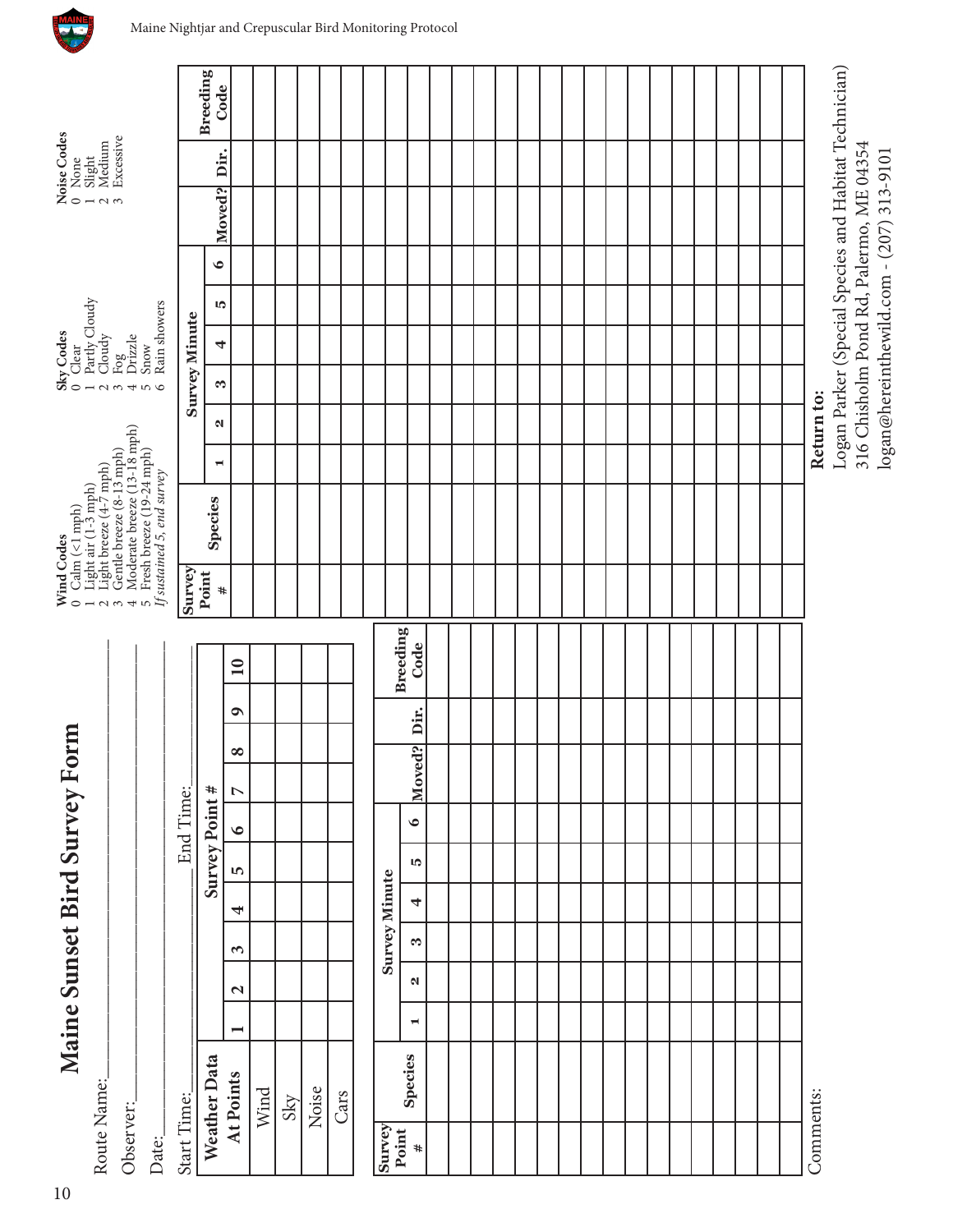| Route Name:     | Maine Moonrise Bird Survey  |                       |                   |                      |   |   |   |               |                  | Form     |   |                 |            | Wind Codes<br>$\begin{array}{c} 0 \quad \text{Calm} \ (\leq 1 \text{ mph}) \\ 1 \quad \text{Light air} \ (1-3 \text{ mp}) \end{array}$                                                                                                                                                                                                      |                |            |                      | $\begin{array}{lcl} \textbf{Sky Codes} & \\ \textbf{0} & \textbf{Clear} \\ \textbf{0} & \textbf{1} & \textbf{Partly Cloudy} \\ \textbf{1} & \textbf{Partly Cloudy} \\ \textbf{2} & \textbf{Cloudy} \\ \textbf{3} & \textbf{1} & \textbf{1} \\ \textbf{4} & \textbf{Drizzle} \\ \textbf{5} & \textbf{Show} \\ \textbf{6} & \textbf{Rain shows} \\ \end{array}$ |   |         |                                          | $\begin{array}{lcl} \textbf{Noise Codes} \\ \textbf{0} & \textbf{None} \\ \textbf{1} & \textbf{Slight} \\ \textbf{2} & \textbf{Median} \\ \textbf{3} & \textbf{Excessive} \end{array}$ |                                                       |
|-----------------|-----------------------------|-----------------------|-------------------|----------------------|---|---|---|---------------|------------------|----------|---|-----------------|------------|---------------------------------------------------------------------------------------------------------------------------------------------------------------------------------------------------------------------------------------------------------------------------------------------------------------------------------------------|----------------|------------|----------------------|---------------------------------------------------------------------------------------------------------------------------------------------------------------------------------------------------------------------------------------------------------------------------------------------------------------------------------------------------------------|---|---------|------------------------------------------|----------------------------------------------------------------------------------------------------------------------------------------------------------------------------------------|-------------------------------------------------------|
| Observer:       |                             |                       |                   |                      |   |   |   |               |                  |          |   |                 |            | $\begin{array}{ll} 1 & \text{Light} \ (1\cdot 5^{\text{min}}) \\ 2 & \text{Light breeze } (4\cdot 7 \text{ mph}) \\ 3 & \text{Gerth breeze } (8\cdot 13 \text{ mph}) \\ 4 & \text{Modern} (8\cdot 13 \text{ mph}) \\ 5 & \text{Fresh breeze } (19\cdot 24 \text{ mph}) \\ 5 & \text{Presh breeze } (19\cdot 24 \text{ mph}) \\ \end{array}$ |                |            |                      |                                                                                                                                                                                                                                                                                                                                                               |   |         |                                          |                                                                                                                                                                                        |                                                       |
| Date:           |                             |                       |                   |                      |   |   |   |               |                  |          |   |                 |            |                                                                                                                                                                                                                                                                                                                                             |                |            |                      | Rain showers                                                                                                                                                                                                                                                                                                                                                  |   |         |                                          |                                                                                                                                                                                        |                                                       |
| Start Time:     |                             |                       |                   |                      |   |   |   | End Time:     |                  |          |   |                 | Survey     |                                                                                                                                                                                                                                                                                                                                             |                |            | <b>Survey Minute</b> |                                                                                                                                                                                                                                                                                                                                                               |   |         |                                          |                                                                                                                                                                                        |                                                       |
|                 | Weather Data                |                       |                   |                      |   |   |   | Survey Point# |                  |          |   |                 | Point<br># | Species                                                                                                                                                                                                                                                                                                                                     | $\blacksquare$ | N          | S                    | 4                                                                                                                                                                                                                                                                                                                                                             | S | $\circ$ | Moved?                                   | Dir.                                                                                                                                                                                   | <b>Breeding</b><br>Code                               |
|                 | At Points                   | $\blacksquare$        | $\mathbf{\Omega}$ | $\epsilon$           | 4 | 5 |   | $\bullet$     | $\triangleright$ | $\infty$ | ۹ | $\overline{10}$ |            |                                                                                                                                                                                                                                                                                                                                             |                |            |                      |                                                                                                                                                                                                                                                                                                                                                               |   |         |                                          |                                                                                                                                                                                        |                                                       |
|                 | Wind                        |                       |                   |                      |   |   |   |               |                  |          |   |                 |            |                                                                                                                                                                                                                                                                                                                                             |                |            |                      |                                                                                                                                                                                                                                                                                                                                                               |   |         |                                          |                                                                                                                                                                                        |                                                       |
|                 | $\ensuremath{\mathrm{Sky}}$ |                       |                   |                      |   |   |   |               |                  |          |   |                 |            |                                                                                                                                                                                                                                                                                                                                             |                |            |                      |                                                                                                                                                                                                                                                                                                                                                               |   |         |                                          |                                                                                                                                                                                        |                                                       |
|                 | Noise                       |                       |                   |                      |   |   |   |               |                  |          |   |                 |            |                                                                                                                                                                                                                                                                                                                                             |                |            |                      |                                                                                                                                                                                                                                                                                                                                                               |   |         |                                          |                                                                                                                                                                                        |                                                       |
|                 | Cars                        |                       |                   |                      |   |   |   |               |                  |          |   |                 |            |                                                                                                                                                                                                                                                                                                                                             |                |            |                      |                                                                                                                                                                                                                                                                                                                                                               |   |         |                                          |                                                                                                                                                                                        |                                                       |
|                 |                             |                       |                   |                      |   |   |   |               |                  |          |   |                 |            |                                                                                                                                                                                                                                                                                                                                             |                |            |                      |                                                                                                                                                                                                                                                                                                                                                               |   |         |                                          |                                                                                                                                                                                        |                                                       |
| Survey<br>Point |                             |                       |                   | <b>Survey Minute</b> |   |   |   |               |                  |          |   | <b>Breeding</b> |            |                                                                                                                                                                                                                                                                                                                                             |                |            |                      |                                                                                                                                                                                                                                                                                                                                                               |   |         |                                          |                                                                                                                                                                                        |                                                       |
| $\pmb{\ast}$    | Species                     | $\blacktriangleright$ | N                 | S                    | 4 |   | S | $\bullet$     | Moved?           | Dir.     |   | Code            |            |                                                                                                                                                                                                                                                                                                                                             |                |            |                      |                                                                                                                                                                                                                                                                                                                                                               |   |         |                                          |                                                                                                                                                                                        |                                                       |
|                 |                             |                       |                   |                      |   |   |   |               |                  |          |   |                 |            |                                                                                                                                                                                                                                                                                                                                             |                |            |                      |                                                                                                                                                                                                                                                                                                                                                               |   |         |                                          |                                                                                                                                                                                        |                                                       |
|                 |                             |                       |                   |                      |   |   |   |               |                  |          |   |                 |            |                                                                                                                                                                                                                                                                                                                                             |                |            |                      |                                                                                                                                                                                                                                                                                                                                                               |   |         |                                          |                                                                                                                                                                                        |                                                       |
|                 |                             |                       |                   |                      |   |   |   |               |                  |          |   |                 |            |                                                                                                                                                                                                                                                                                                                                             |                |            |                      |                                                                                                                                                                                                                                                                                                                                                               |   |         |                                          |                                                                                                                                                                                        |                                                       |
|                 |                             |                       |                   |                      |   |   |   |               |                  |          |   |                 |            |                                                                                                                                                                                                                                                                                                                                             |                |            |                      |                                                                                                                                                                                                                                                                                                                                                               |   |         |                                          |                                                                                                                                                                                        |                                                       |
|                 |                             |                       |                   |                      |   |   |   |               |                  |          |   |                 |            |                                                                                                                                                                                                                                                                                                                                             |                |            |                      |                                                                                                                                                                                                                                                                                                                                                               |   |         |                                          |                                                                                                                                                                                        |                                                       |
|                 |                             |                       |                   |                      |   |   |   |               |                  |          |   |                 |            |                                                                                                                                                                                                                                                                                                                                             |                |            |                      |                                                                                                                                                                                                                                                                                                                                                               |   |         |                                          |                                                                                                                                                                                        |                                                       |
|                 |                             |                       |                   |                      |   |   |   |               |                  |          |   |                 |            |                                                                                                                                                                                                                                                                                                                                             |                |            |                      |                                                                                                                                                                                                                                                                                                                                                               |   |         |                                          |                                                                                                                                                                                        |                                                       |
|                 |                             |                       |                   |                      |   |   |   |               |                  |          |   |                 |            |                                                                                                                                                                                                                                                                                                                                             |                |            |                      |                                                                                                                                                                                                                                                                                                                                                               |   |         |                                          |                                                                                                                                                                                        |                                                       |
|                 |                             |                       |                   |                      |   |   |   |               |                  |          |   |                 |            |                                                                                                                                                                                                                                                                                                                                             |                |            |                      |                                                                                                                                                                                                                                                                                                                                                               |   |         |                                          |                                                                                                                                                                                        |                                                       |
|                 |                             |                       |                   |                      |   |   |   |               |                  |          |   |                 |            |                                                                                                                                                                                                                                                                                                                                             |                |            |                      |                                                                                                                                                                                                                                                                                                                                                               |   |         |                                          |                                                                                                                                                                                        |                                                       |
|                 |                             |                       |                   |                      |   |   |   |               |                  |          |   |                 |            |                                                                                                                                                                                                                                                                                                                                             |                |            |                      |                                                                                                                                                                                                                                                                                                                                                               |   |         |                                          |                                                                                                                                                                                        |                                                       |
|                 |                             |                       |                   |                      |   |   |   |               |                  |          |   |                 |            |                                                                                                                                                                                                                                                                                                                                             |                |            |                      |                                                                                                                                                                                                                                                                                                                                                               |   |         |                                          |                                                                                                                                                                                        |                                                       |
|                 |                             |                       |                   |                      |   |   |   |               |                  |          |   |                 |            |                                                                                                                                                                                                                                                                                                                                             |                |            |                      |                                                                                                                                                                                                                                                                                                                                                               |   |         |                                          |                                                                                                                                                                                        |                                                       |
|                 |                             |                       |                   |                      |   |   |   |               |                  |          |   |                 |            |                                                                                                                                                                                                                                                                                                                                             |                |            |                      |                                                                                                                                                                                                                                                                                                                                                               |   |         |                                          |                                                                                                                                                                                        |                                                       |
|                 |                             |                       |                   |                      |   |   |   |               |                  |          |   |                 |            |                                                                                                                                                                                                                                                                                                                                             |                |            |                      |                                                                                                                                                                                                                                                                                                                                                               |   |         |                                          |                                                                                                                                                                                        |                                                       |
|                 |                             |                       |                   |                      |   |   |   |               |                  |          |   |                 |            |                                                                                                                                                                                                                                                                                                                                             |                |            |                      |                                                                                                                                                                                                                                                                                                                                                               |   |         |                                          |                                                                                                                                                                                        |                                                       |
|                 |                             |                       |                   |                      |   |   |   |               |                  |          |   |                 |            |                                                                                                                                                                                                                                                                                                                                             |                |            |                      |                                                                                                                                                                                                                                                                                                                                                               |   |         |                                          |                                                                                                                                                                                        |                                                       |
| Comments:       |                             |                       |                   |                      |   |   |   |               |                  |          |   |                 |            |                                                                                                                                                                                                                                                                                                                                             |                | Return to: |                      |                                                                                                                                                                                                                                                                                                                                                               |   |         |                                          |                                                                                                                                                                                        |                                                       |
|                 |                             |                       |                   |                      |   |   |   |               |                  |          |   |                 |            |                                                                                                                                                                                                                                                                                                                                             |                |            |                      |                                                                                                                                                                                                                                                                                                                                                               |   |         |                                          |                                                                                                                                                                                        | Logan Parker (Special Species and Habitat Technician) |
|                 |                             |                       |                   |                      |   |   |   |               |                  |          |   |                 |            |                                                                                                                                                                                                                                                                                                                                             |                |            |                      |                                                                                                                                                                                                                                                                                                                                                               |   |         | 316 Chisholm Pond Rd, Palermo, ME 04354  |                                                                                                                                                                                        |                                                       |
|                 |                             |                       |                   |                      |   |   |   |               |                  |          |   |                 |            |                                                                                                                                                                                                                                                                                                                                             |                |            |                      |                                                                                                                                                                                                                                                                                                                                                               |   |         | logan@hereinthewild.com - (207) 313-9101 |                                                                                                                                                                                        |                                                       |

MAINE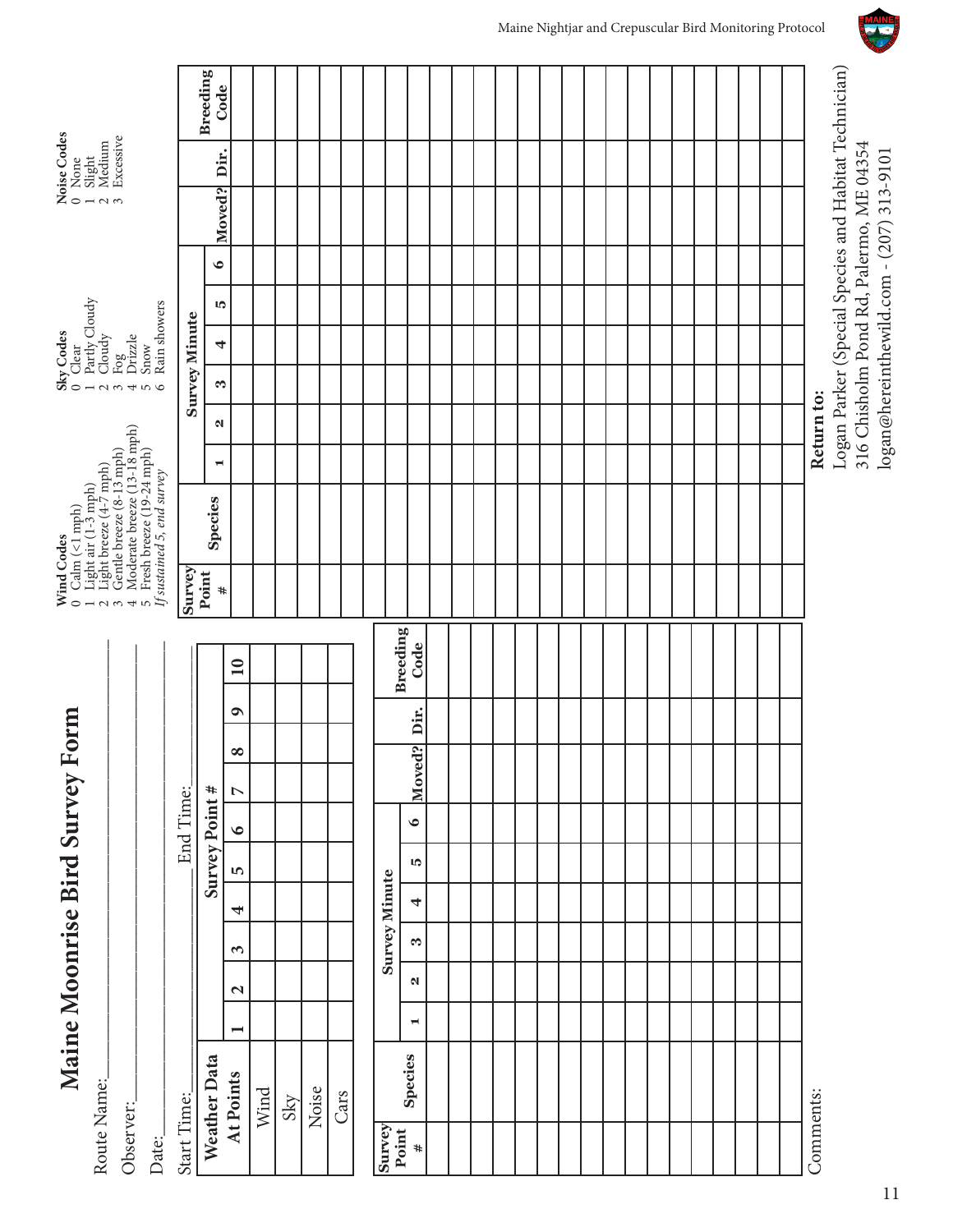

**Appendix A.** 2018 Solar and Lunar Calendar

| Window                  | <b>DATE</b> | <b>MOONRISE</b> | <b>MOONSET</b> | <b>SUNRISE</b> | <b>SUNSET</b> |
|-------------------------|-------------|-----------------|----------------|----------------|---------------|
| $\bullet$               | May 21      | 11:29 AM        | 1:11 AM        | 5:06 AM        | 8:05 PM       |
|                         | May 22      | 12:40 PM        | 1:49 AM        | 5:05 AM        | 8:06 PM       |
|                         | May 23      | 1:49 PM         | 2:22 AM        | 5:04 AM        | 8:07 PM       |
|                         | May 24      | 2:56 PM         | 2:51 AM        | 5:03 AM        | 8:08 PM       |
| <b>IDA</b>              | May 25      | 4:03 PM         | 3:19 AM        | 5:02 AM        | 8:09 PM       |
|                         | May 26      | 5:08 PM         | 3:47 AM        | 5:02 AM        | 8:10 PM       |
|                         | May 27      | 6:12 PM         | 4:16 AM        | 5:01 AM        | 8:11 PM       |
|                         | May 28      | 7:14 PM         | 4:46 AM        | 5:00 AM        | 8:12 PM       |
| una                     | May 29      | 8:14 PM         | 5:20 AM        | 4:59 AM        | 8:13 PM       |
|                         | May 30      | 9:11 PM         | 5:58 AM        | 4:59 AM        | 8:14 PM       |
|                         | May 31      | 10:03 PM        | 6:40 AM        | 4:58 AM        | 8:15 PM       |
|                         | June 1      | 10:50 PM        | 7:27 AM        | 4:58 AM        | 8:16 PM       |
| $\overline{\mathbf{s}}$ | June 2      | 11:32 PM        | 8:19 AM        | 4:57 AM        | 8:16 PM       |
|                         | June 3      |                 | 9:14 AM        | 4:57 AM        | 8:17 PM       |
|                         | June 4      | 12:08 AM        | 10:11 AM       | 4:56 AM        | 8:18 PM       |
|                         | June 5      | 12:41 AM        | 11:11 AM       | 4:56 AM        | 8:19 PM       |
|                         | June 6      | 1:11 AM         | 12:12 PM       | 4:56 AM        | 8:19 PM       |

| Window          | <b>DATE</b> | <b>MOONRISE</b> | <b>MOONSET</b> | <b>SUNRISE</b> | <b>SUNSET</b> |
|-----------------|-------------|-----------------|----------------|----------------|---------------|
|                 | June 20     | 12:48 PM        | 12:46 AM       | 4:54 AM        | 8:26 PM       |
| $\bullet$       | June 21     | 1:55 PM         | 1:24 AM        | 4:55 AM        | 8:26 PM       |
|                 | June 22     | 3:00 PM         | 1:52 AM        | 4:55 AM        | 8:26 PM       |
|                 | June 23     | 4:04 PM         | 2:20 AM        | 4:55 AM        | 8:27 PM       |
| <b>DA</b>       | June 24     | 5:06 PM         | 2:49 AM        | 4:55 AM        | 8:27 PM       |
|                 | June 25     | 6:07 PM         | 3:22 AM        | 4:56 AM        | 8:27 PM       |
|                 | June 26     | 7:05 PM         | 3:57 AM        | 4:56 AM        | 8:27 PM       |
|                 | June 27     | 7:58 PM         | 4:38 AM        | 4:57 AM        | 8:27 PM       |
| IJ              | June 28     | 8:47 PM         | 5:23 AM        | 4:57 AM        | 8:27 PM       |
| E               | June 29     | 9:31 PM         | 6:13 AM        | 4:57 AM        | 8:27 PM       |
|                 | June 30     | 10:09 PM        | 7:06 AM        | 4:58 AM        | 8:26 PM       |
|                 | July 1      | 10:43 PM        | 8:03 AM        | 4:58 AM        | 8:26 PM       |
|                 | July 2      | 11:14 PM        | 9:02 AM        | 4:59 AM        | 8:26 PM       |
| 2 <sup>nd</sup> | July 3      | 11:41 PM        | 10:02 AM       | 5:00 AM        | 8:26 PM       |
|                 | July 4      |                 | 11:03 AM       | 5:00 AM        | 8:26 PM       |
|                 | July 5      | 12:08 AM        | 12:05 PM       | 5:01 AM        | 8:25 PM       |
|                 | July 6      | 12:34 AM        | 1:09 PM        | 5:02 AM        | 8:25 PM       |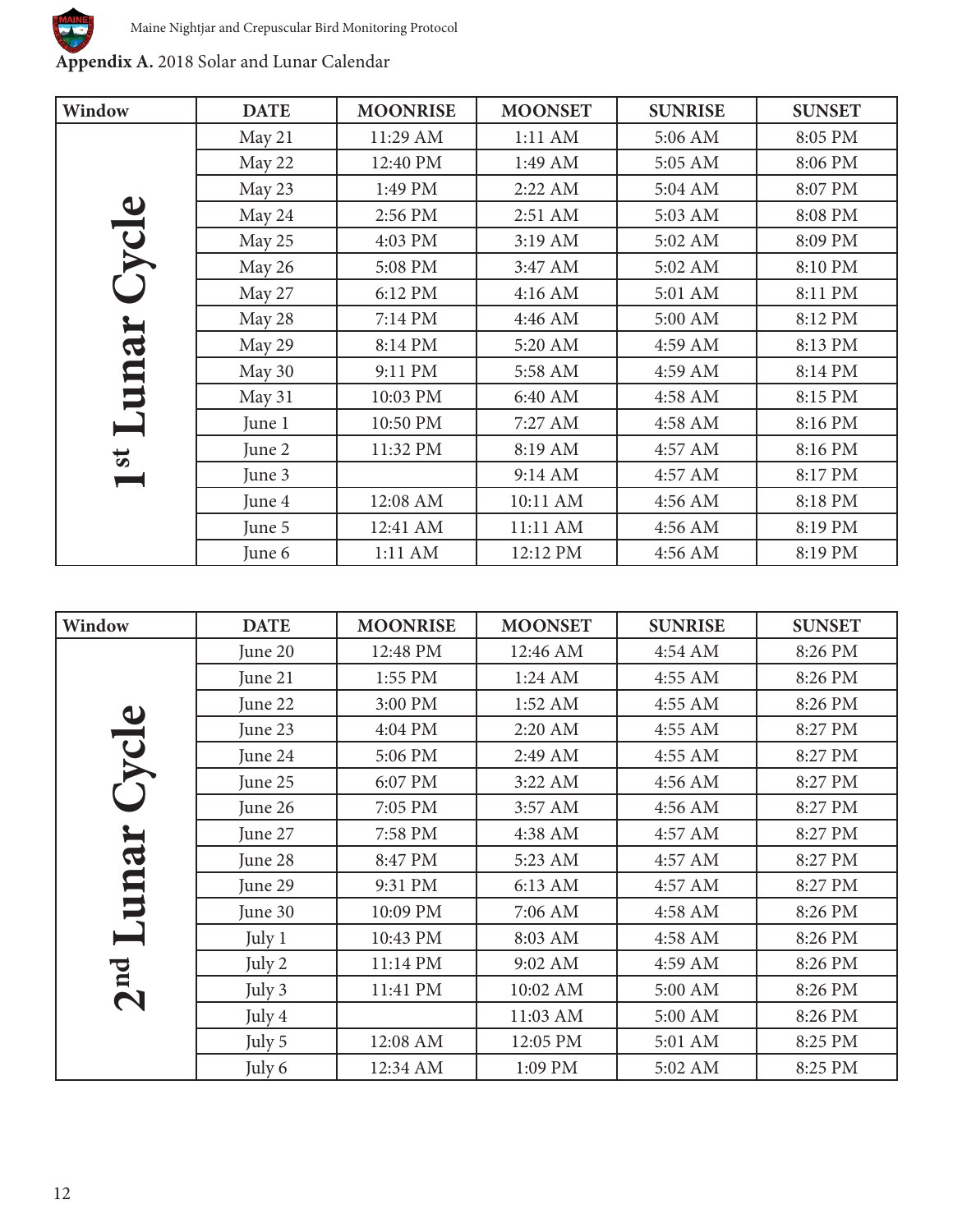

## **Appendix B.** Landcover/Habitats to be recorded visible within 100 m from point.

| Macro-Habitat Micro-Habitat                                                                                              |                                                                       | <b>Description</b>                                                                                                                                                                                                                                                                                                                                                                                                                               |
|--------------------------------------------------------------------------------------------------------------------------|-----------------------------------------------------------------------|--------------------------------------------------------------------------------------------------------------------------------------------------------------------------------------------------------------------------------------------------------------------------------------------------------------------------------------------------------------------------------------------------------------------------------------------------|
|                                                                                                                          | Commercial-in-<br>dustrial $($ >80%<br>impervious)                    | Developed areas where people reside or work in high number. Examples include apartment<br>complexes, row houses, commercial-industrial areas, and associated parking. Impervious sur-<br>faces account for more than 80% of total cover.                                                                                                                                                                                                         |
| <b>Developed</b><br>(mix of impervi-<br>ous surfaces and<br>managed lawn<br>grasses)                                     | High intensity (50-<br>80% impervious)                                | Includes highly developed areas with a mixture of constructed materials and vegetation. Imper-<br>vious surfaces account for 50 to 80 percent of total cover.                                                                                                                                                                                                                                                                                    |
|                                                                                                                          | Medium intensity<br>$(20-50\%$ impervi-<br>ous)                       | Includes moderately developed areas with a mixture of constructed materials and vegetation.<br>Impervious surfaces account for 20 to 50 percent of total cover.                                                                                                                                                                                                                                                                                  |
|                                                                                                                          | Low intensity<br>$(20\% impervi-$<br>ous)                             | Includes sparsely developed areas with a mixture of constructed materials and vegetation. Im-<br>pervious surfaces account for less than 20 percent of total cover.                                                                                                                                                                                                                                                                              |
| <b>Cultivated</b><br><b>Land</b> (actively<br>managed lands<br>for production of<br>crops, pasture,<br>hay)              | Cultivated row<br>crops                                               | Land used for the production of crops, including annual-cycle crops (corn, potatoes, small<br>grains, oilseed crops, vegetables, flowers, etc.). Plant cover is variable depending on season and<br>type of farming and includes all land being actively tilled.                                                                                                                                                                                 |
|                                                                                                                          | Pasture-hay (ac-<br>tively managed)                                   | These agriculture lands typically have perennial herbaceous cover (usually in recognizable<br>fields) used for livestock grazing or the production of hay. There are obvious signs of manage-<br>ment such as fencing and/or haying that distinguish them from natural grasslands.                                                                                                                                                               |
|                                                                                                                          | <b>Blueberry</b> barren                                               | Composed of agricultural fields dominated by the production of low-bush blueberries. Multiple<br>structural forms include: burned field, pruned field, early season with leaves, and late season<br>with leaves and fruit set. This type is most common in eastern Maine.                                                                                                                                                                        |
|                                                                                                                          | Orchard, Christ-<br>mas tree planta-<br>tion                          | Land used for orchards, vineyards, nurseries, and Christmas tree farms. Plant cover is variable<br>depending on season and type of farming.                                                                                                                                                                                                                                                                                                      |
| Grassland/<br><b>Low Herbs</b><br>(grasses general-<br>$ly > 80\%$ , without<br>evidence of<br>recent pasture/<br>haying | Unmanaged up-<br>land grassland                                       | Upland areas with dense grasses (grasses >80% of vegetation cover) and occasionally sparse<br>trees or shrubs. These areas are not subject to intensive management such as tilling, but might<br>be used for grazing or hay production but there are no obvious or recent signs of fencing and<br>haying. Characteristic land cover features: Prairies, dry meadows, fallow fields, and undevel-<br>oped lands with naturally occurring grasses. |
|                                                                                                                          | Coastal grass-<br>lands/dunes                                         | Grasslands along marine coast or shores of large lakes (trees and shrubs sometimes present but<br>subordinate to shrub/grass cover), e.g., dunes, sandy areas with sparse vegetation and small<br>patches of shrubs.                                                                                                                                                                                                                             |
|                                                                                                                          | Rocky outcrop<br>grassland/glade                                      | Upland areas associated with rock outcrops, low elevation ridges and summits with a mixture<br>of grasses and low herbs.                                                                                                                                                                                                                                                                                                                         |
|                                                                                                                          | Oak-pine domi-<br>nant                                                | Oak dominated with subdominant pitch pine, red pine, white pine, or gray birch, dense to open<br>woodlands with a low shrub or grass layer, or with sparse cover on dry rocky hilltops and out-<br>crops. Overall trees greater than 5m tall and greater than 75% deciduous.                                                                                                                                                                     |
| <b>Upland For-</b><br>est-Deciduous<br>(trees usually<br>$>5m$ tall and<br>forest $>75\%$<br>deciduous)                  | Red oak-northern<br>hardwoods dom-<br>inant                           | A closed canopy forest of low to moderate moisture in which a significant component of red oak<br>is present along with the normal suite of northern hardwoods, primarily sugar maple, beech,<br>and yellow birch. Red maple, hemlock, and white pine are common associates. Overall trees<br>greater than 5m tall and greater than 75% deciduous.                                                                                               |
|                                                                                                                          | dominant                                                              | Birch-beech-maple Northern hardwoods such as sugar maple, yellow birch, and beech are characteristic, either<br>forming a deciduous canopy or mixed with red oak or hemlock (or in some cases white pine).<br>Overall trees greater than 5m tall and greater than 75% deciduous.                                                                                                                                                                 |
|                                                                                                                          | Trees $<$ 5 m tall,<br>regen from cut,<br>blowdown, fire              | Use for an even-aged regenerating forest, recovering from previous disturbance such as a cut,<br>significant blowdown, fire, etc. Overall trees less than 5 m tall and regerating trees greater than<br>75% deciduous.                                                                                                                                                                                                                           |
| <b>Upland For-</b><br>est-Evergreen<br>(trees usually)<br>$>5m$ tall and<br>forest $>75\%$<br>evergreen)                 |                                                                       | Pine-oak dominant Pitch pine, red pine, or white pine dominated with subdominant oak or gray birch, dense to<br>open woodlands with a low shrub or grass layer, or with sparse cover on dry rocky hilltops and<br>outcrops. Overall trees greater than 5m tall and greater than 75% evergreen.                                                                                                                                                   |
|                                                                                                                          | Pine-hemlock<br>dominant with red<br>oak                              | White pine, hemlock are typical canopy dominants. Red maple and red oak can be subdomi-<br>nant. Overall trees greater than $5m$ tall and greater than $75\%$ evergreen.                                                                                                                                                                                                                                                                         |
|                                                                                                                          | Montane $(>2,000$<br>feet) spruce-fir<br>dominant)                    | A high elevation (>2,000 feet) conifer forest dominated by red spruce and balsam fir.<br>Heartleaved birch is a characteristic tree along with yellow birch, white birch, mountain maple,<br>striped maple, mountains ash, and occasionally black spruce at upper patch edges. Dense beds<br>of sphagnum moss cover much of the forest floor, and lichens hang from the trees.                                                                   |
|                                                                                                                          | Low-elevation<br>( <sub>2,000</sub> feet)<br>spruce-fir domi-<br>nant | A low elevation (<2,000 feet) conifer forest dominated by red spruce and balsam fir. Black and<br>white spruce are sometimes present, along with yellow birch, paper birch, beech, and red or<br>sugar maple, and northern white cedar in moist locations. Bryophytes are dominant in a dense<br>herb layer. In successional patches, paper birch, aspen, and larch are mixed in with the spruce<br>and fir.                                     |
|                                                                                                                          | Spruce flat and<br>jack pine-spruce<br>dominant                       | Soils are nutrient-poor and loamy to sandy, varying from thin soil over bedrock to deeper soils.<br>Jack pine or black spruce is the characteristic over-story tree, occurring with other spruce<br>species and/or red pine. White birch and aspen may also be present. Dwarf heath shrubs can be<br>extensive. Overall trees greater than 5m tall and greater than 75% evergreen.                                                               |
|                                                                                                                          | Trees $<$ 5 m tall,<br>regen from cut,<br>blowdown, fire              | Use for an even-aged regenerating forest, recovering from previous disturbance such as a cut,<br>significant blowdown, fire, etc. Overall trees less than 5 m tall and regerating trees greater than<br>75% evergreen.                                                                                                                                                                                                                           |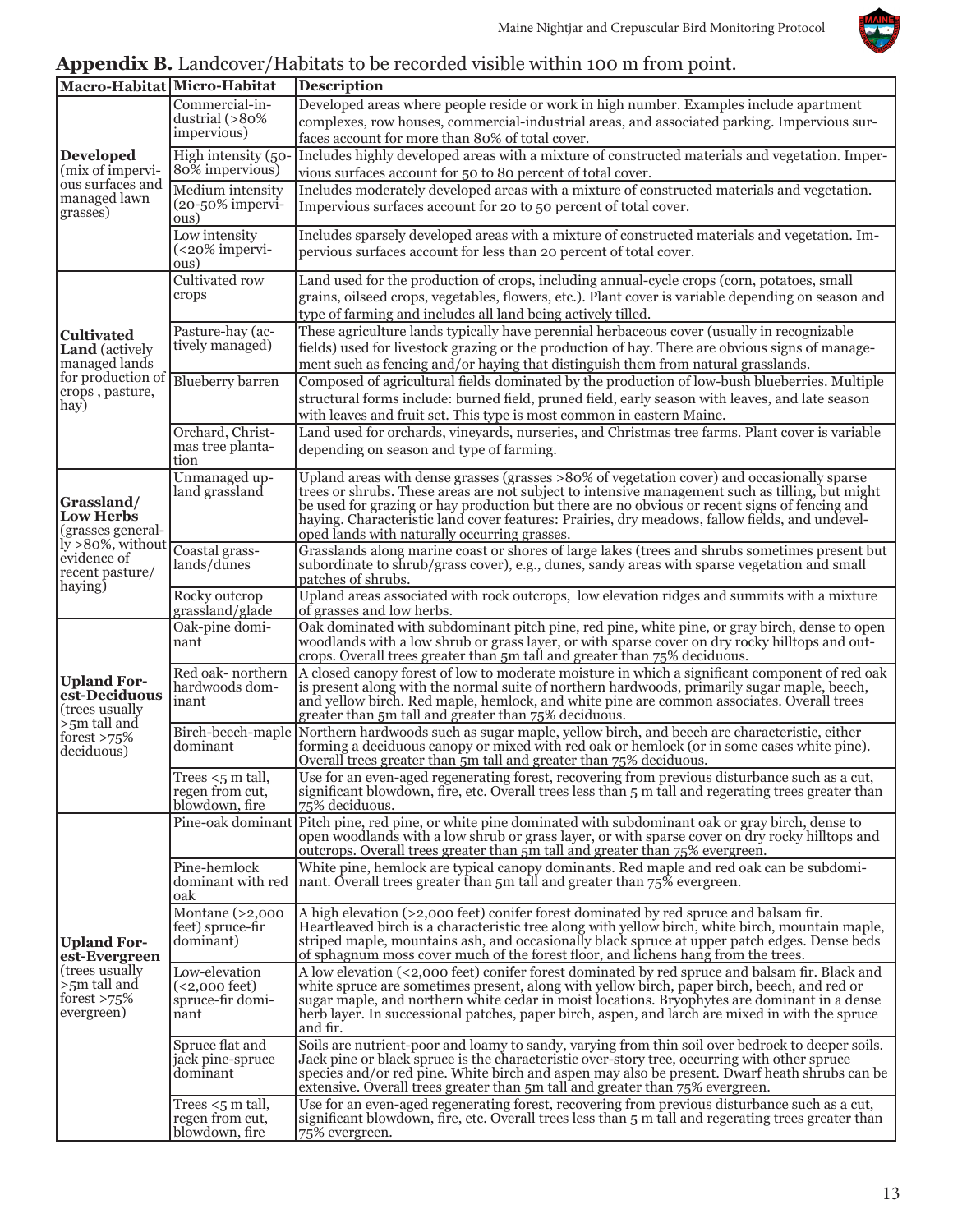

| Macro-Habitat Micro-Habitat                                                                                           |                                                          | <b>Description</b>                                                                                                                                                                                                                                                                                                                                                                                     |
|-----------------------------------------------------------------------------------------------------------------------|----------------------------------------------------------|--------------------------------------------------------------------------------------------------------------------------------------------------------------------------------------------------------------------------------------------------------------------------------------------------------------------------------------------------------------------------------------------------------|
| <b>Upland For-</b><br>est-Mixed<br>(trees usually)<br>$>5m$ tall and<br>forest $< 75\%$<br>deciduous or<br>evergreen) | Oak/pine                                                 | Mix of oak, pitch pine, red pine, white pine, or gray birch, dense to open woodlands with a low<br>shrub or grass layer, or with sparse cover on dry rocky hilltops and outcrops. Overall trees great-<br>er than 5m tall and less than 75% deciduous and less than 75% evergreen.                                                                                                                     |
|                                                                                                                       | Birch-beech-ma-<br>ple/pine-hemlock                      | Northern hardwoods such as sugar maple, yellow birch, and beech are characteristic, either<br>forming a deciduous canopy or mixed with red oak or hemlock (or in some cases white pine).<br>Overall trees greater than $\overline{5m}$ tall and less than $75\%$ deciduous and less than $75\%$ evergreen.                                                                                             |
|                                                                                                                       | Pine-hemlock/<br>hardwoods                               | Mix of white pine, hemlock red maple, and red oak. Overall trees greater than 5m tall and less<br>than $75\%$ deciduous and less than $75\%$ evergreen.                                                                                                                                                                                                                                                |
|                                                                                                                       | Spruce-fir/hard-<br>woods                                | Forests with a mix of red spruce, balsam fir, black and white spruce, yellow birch, paper birch,<br>beech, and red or sugar maple. The soils are usually rocky, mostly well- to moderately well-<br>drained but with some somewhat poorly drained patches at the slope bottoms. Overall trees<br>greater than 5m tall and less than 75% deciduous and less than 75% evergreen.                         |
|                                                                                                                       | Trees $<$ 5 m tall,<br>regen from cut,<br>blowdown, fire | Use for an even-aged regenerating forest, recovering from previous disturbance such as a cut,<br>significant blowdown, fire, etc. Overall trees less than 5 m fall and regerating trees less than<br>75% deciduous and less than 75% evergreen.                                                                                                                                                        |
| <b>Upland Scrub/</b><br><b>Shrub</b> (shrubs                                                                          | Old field (former-<br>ly cleared, early<br>successional) | Herb-shrub vegetation resulting from succession following virtually complete removal of native<br>woody cover of an area, primarily on lands cleared for agriculture or pasture. Grasses minor<br>component of vegetation cover. Lands may have been cleared decades ago or more recently.<br>Shrubs and early successional or environmentally stunted trees <5m tall.                                 |
|                                                                                                                       | River & lakeshore<br>shrubland                           | Non-wetland open shores bordering lakes, rivers, and streams; substrate rocky or sandy, vege-<br>tation shrub dominated. Shrubs and early successional or environmentally stunted trees <5m<br>tall.                                                                                                                                                                                                   |
| and early<br>successional or<br>environmentally                                                                       | Powerline right-<br>of-way                               | Shrub-dominated, sometimes with areas of herb-dominated vegetation, maintained under pow-<br>erline rights-of-way. Shrubs and early successional or environmentally stunted trees <5m tall.                                                                                                                                                                                                            |
| stunted trees<br><5m tall)                                                                                            | <b>Introduced shrubs</b><br>(honeysuckle,<br>barberry)   | These shrublands are dominated by aggressive exotic species including honeysuckles, multiflora<br>rose, barberry, privet, and others. They are primarily upland but can occur in seasonally wet sit-<br>uations, and typically develop on disturbed former fields where soil structure and/or chemistry<br>have been altered. Shrubs and early successional or environmentally stunted trees <5m tall. |
|                                                                                                                       | Outcrop & summit<br>shrub                                | Upland areas with a mixture of shrubs, herbs, and sometimes stunted trees, associated with<br>rock outcrops and summits. Shrubs and early successional or environmentally stunted trees<br>$<$ 5m tall.                                                                                                                                                                                                |
| <b>Wetland-For-</b><br>ested (wetlands)<br>without trees                                                              | Floodplain hard-<br>woods                                | Floodplains of rivers and streams where the stream gradient is low. Associated vegetation in-<br>cludes silver maple, Green ash, American elm, red maple, sugar maple, balsam poplar, red oak,<br>and musclewood. The herb layer includes abundant spring ephemerals, often giving way to fern<br>dominance by mid-summer. Wetlands with trees $>5m$ tall and canopy cover $>20\%$ .                   |
| or trees $>5m$<br>tall and canopy<br>$cover > 20\%)$                                                                  | Red maple, spruce,<br>fir, ash swamp                     | Wooded, non-floodplain wetlands, wet or saturated for the growing season, usually dominated<br>by red maple, spruce, fir, and ash. Wetlands with trees $>5m$ tall and canopy cover $>20\%$ .                                                                                                                                                                                                           |
|                                                                                                                       | Cedar swamp                                              | Wooded wetlands, characterized by cedar or pitch pine. Wetlands with trees $>5m$ tall and cano-<br>py cover $>20\%$ .                                                                                                                                                                                                                                                                                  |
|                                                                                                                       | Emergent marsh<br>(freshwater)                           | Freshwater marshes with more-or-less permanent water and with non-persistent vegetation.<br>Wetlands without trees or trees <5m tall and canopy cover <20%.                                                                                                                                                                                                                                            |
| <b>Wetland-Non-</b><br>forested (wet-                                                                                 | Modified marsh<br>(beaver/human)<br>impoundments)        | Freshwater wetlands dominated by non-native species, and marshes created by human-made or<br>beaver-made impoundments in areas that would not otherwise be marshes. Wetlands without<br>trees or trees <5m tall and canopy cover <20%.                                                                                                                                                                 |
| lands with trees                                                                                                      | Wet meadow<br>(freshwater)                               | Freshwater marshes and wet meadows with persistent vegetation of shrubs, sedges, and wet-<br>land forbs. Wetlands without trees or trees $\zeta$ 5m tall and canopy cover <20%.                                                                                                                                                                                                                        |
| $<$ 5m tall and<br>canopy cover<br>$\langle 20\% \rangle$                                                             | Peatland (fresh-<br>water)                               | Bogs and fens, the substrate dominated by Sphagnum peat, usually without trees or with few<br>trees. Any woody vegetation less than 5 meters in height and tree canopy coverage is less than<br>20 percent.                                                                                                                                                                                            |
|                                                                                                                       | Coastal salt marsh<br>(saltwater or<br>brackish)         | Salt marshes along immediate ocean shore and near estuary mouths. These marshes are domi-<br>nated by grasses with patchy herbs. Any woody vegetation less than 5 meters in height and tree<br>canopy coverage is less than 20 percent.                                                                                                                                                                |
| <b>Bare Land</b><br>(bare ground<br>with vegetation<br><10% ground<br>cover)                                          | Cliff & talus                                            | Vertical or near-vertical cliffs and the talus slopes associated with them (and the occasional<br>talus areas developing without adjacent cliffs). Bare ground with vegetation <10% ground cover.                                                                                                                                                                                                      |
|                                                                                                                       | Exposed rock out-<br>crops/low eleva-<br>tion summits    | Upland areas with a mixture of sparse vegetation, associated with rock outcrops and summits.<br>Bare ground with vegetation <10% ground cover.                                                                                                                                                                                                                                                         |
|                                                                                                                       | Gravel pits, quar-<br>ries                               | Surface mining operations for various materials: sand, gravel, rock, etc. Bare ground with vege-<br>tation <10% ground cover.                                                                                                                                                                                                                                                                          |
|                                                                                                                       | Rocky coast                                              | Sparsely vegetated and maritime-influenced rocky areas along the coast. Bare ground with vege-<br>tation <10% ground cover.                                                                                                                                                                                                                                                                            |
| <b>Open Water</b><br>$($ >75% water $)$                                                                               | Open water                                               | Water with greater than 75% cover over the area.                                                                                                                                                                                                                                                                                                                                                       |
| Alpine/subal-<br>pine (near or<br>above treeline)                                                                     | Krummholz forest                                         | Dwarf, twisted, stunted spruce and fir trees near treeline, mostly above 3,000 feet in elevation<br>(slightly lower near the exposed coastal mountains)                                                                                                                                                                                                                                                |
|                                                                                                                       | Above treeline<br>(tundra, dwarf<br>shrubs, veg)         | Includes vegetation above treeline on mountains. Most of the cover is dwarf-shrubland, lichen,<br>or sparse vegetation; islands of taller shrubs may occur in protected spots. The dominant plants<br>are dwarf heaths (bilberry is diagnostic and often dominant) and Diapensia. This system in-<br>cludes wetland depressions, such as small alpine bogs, within the surrounding upland matrix.      |